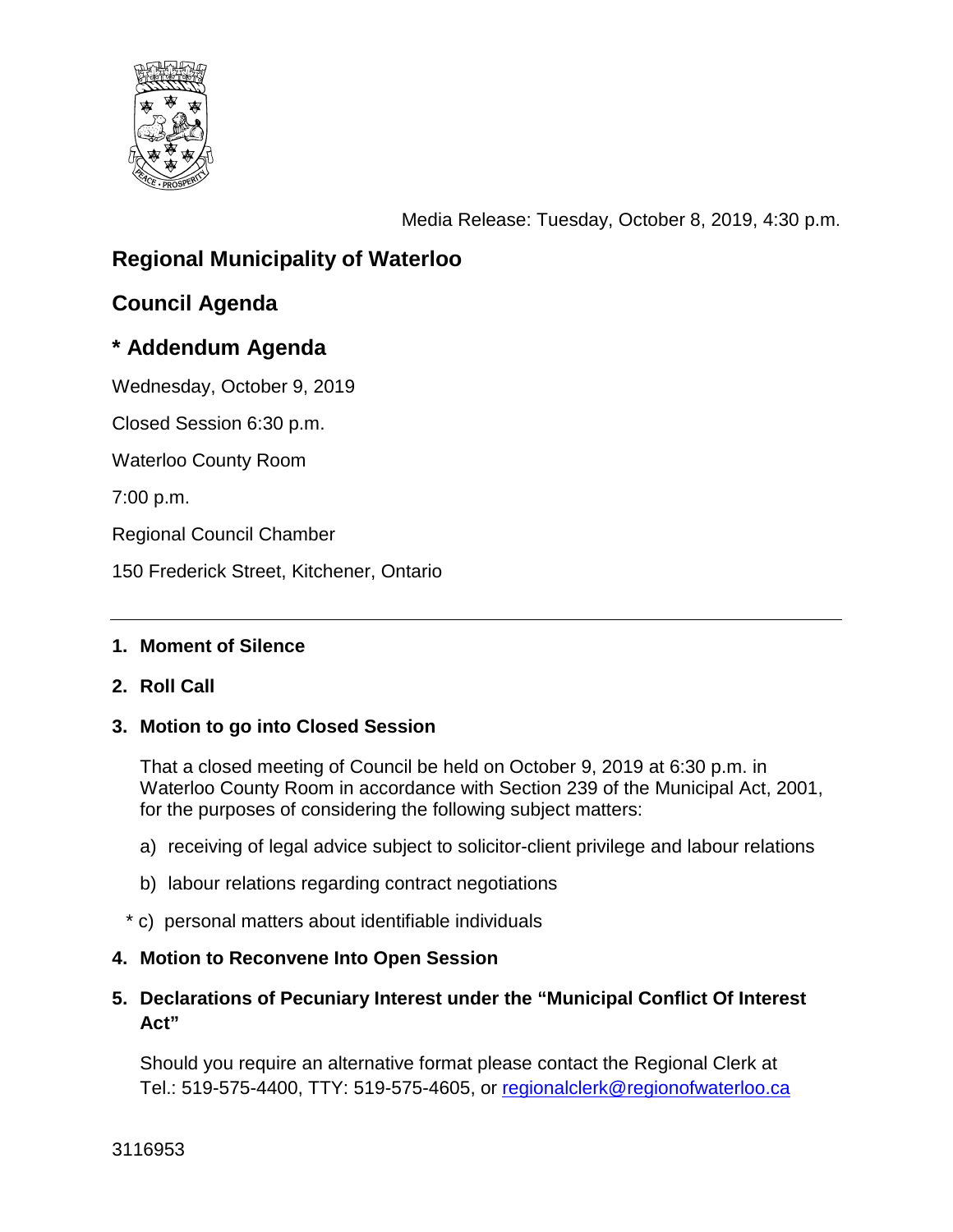## **6. Presentations**

a) David Willmott, Sovereign's Medal for Volunteers

## **7. Petitions**

## **8. Delegations**

- \*a) Mike Pereira, University of Waterloo re: COR-TRY-19-101, T2019-197 Research and Technology Park Station Area Improvements
- b) Andres Fuentes Martinez and Kai Reimer-Watts re: Climate Change Notice of Motion

## **9. Minutes of Previous Meetings**

- a) Special Council September 18, 2019
- b) Council September 18, 2019
- c) Community Services– October 1, 2019
- d) Administration & Finance October 1, 2019
- e) Special Council October 1, 2019
- f) Closed Committee October 1, 2019
- g) Planning & Works October 1, 2019

## **10. Communications**

a) Council Information Package –**(Distributed Electronically)**

## **11. Motion To Go Into Committee Of The Whole To Consider Reports**

## **12. Reports**

## **Finance Reports**

a) **COR-TRY-19-105,** Regional Debenture Issue Dated October 4, 2019 (for information) dealt with at October 1 Special Council meeting

#### **Page 7**

b) **[COR-TRY-19-106,](#page-7-0)** T2019-160 Strange Street Water Supply System

#### **Page 10**

## **Recommendation:**

That the Regional Municipality of Waterloo accept the tender of Stone Town 3116953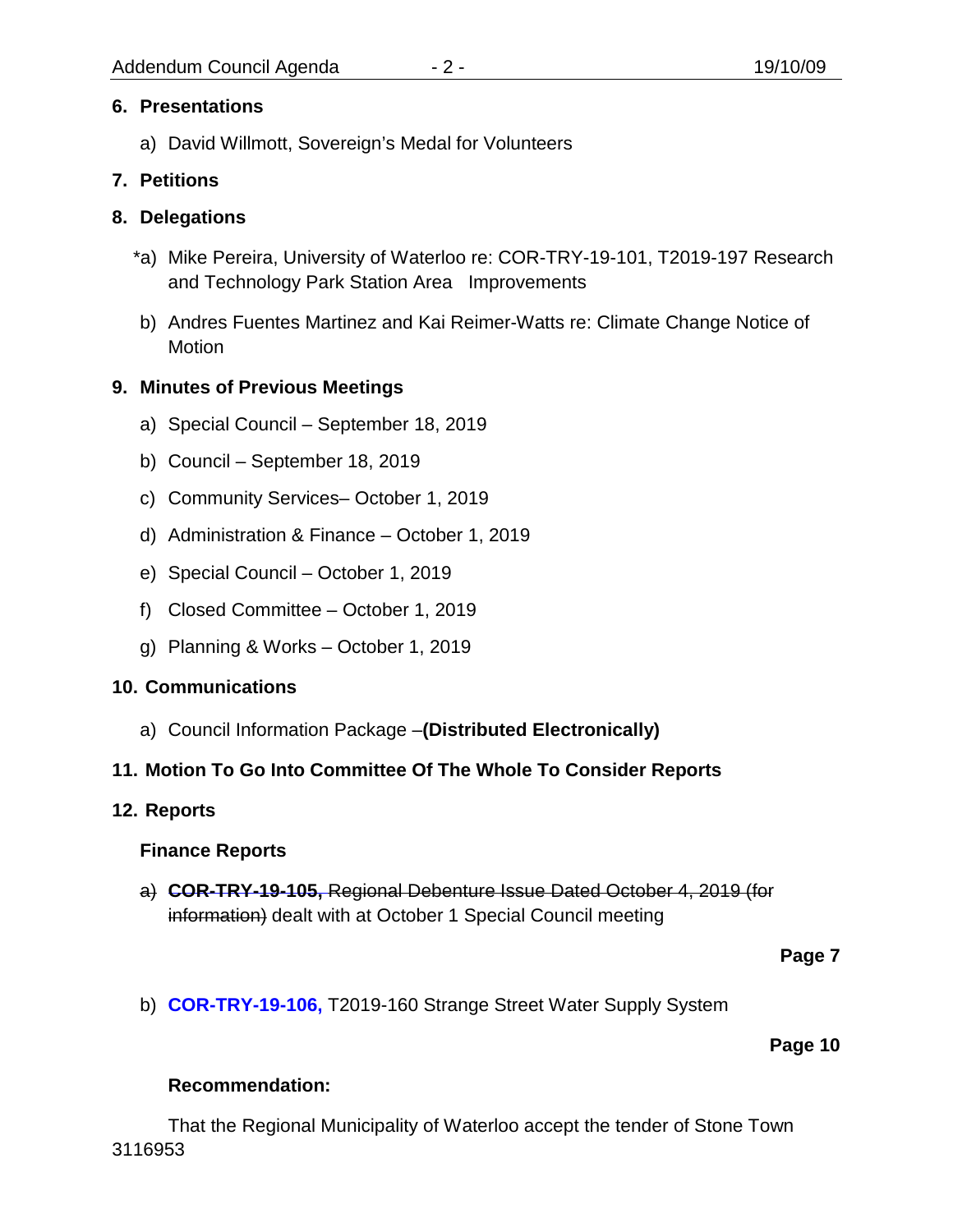Construction Limited for T2019-160 Strange Street Water Supply System in the amount of \$18,057,866.20 plus all applicable taxes as set out in report COR-TRY-19-106 dated October 9, 2019.

c) **[COR-TRY-19-107,](#page-10-0)** P2019-15 Engineering, Integration and Implementation Services for the SCADA Upgrade Program

**Page 13**

#### **Recommendation:**

That the Regional Municipality of Waterloo accept the proposal of Brock Solutions Inc. for P2019-15 Engineering, Integration and Implementation Services for the SCADA Upgrade Program in the amount of \$18,279,671.66 plus all applicable taxes as set out in report COR-TRY-19-107 dated October 9, 2019.

d) **[COR-TRY-19-108,](#page-14-0)** Sole Source Purchase of one (1) Inductively Coupled Plasma Mass Spectrometer

**Page 17**

#### **Recommendation:**

That the Regional Municipality of Waterloo approve the sole source purchase from Agilent Technologies Canada Inc. for one (1) Inductively Coupled Plasma Mass Spectrometer (ICP-MS) in the amount of \$191,173.27 plus all applicable taxes as set out in report COR-TRY-19-108 dated October 9, 2019.

e) **[COR-TRY-19-109,](#page-16-0)** Purchase of one (1) Tandem Triple Quadrupole Mass Spectrometer (MSMS)

**Page 19**

#### **Recommendation:**

That the Region of Waterloo approve the sole source purchase from Waters Limited for one (1) Tandem Triple Quadrupole Mass Spectrometer (MSMS) in the amount of \$228,920.75 plus all applicable taxes as set out in report COR-TRY-19- 109 dated October 9, 2019.

f) **[COR-TRY-19-110,](#page-19-0)** P2019-14 Low Floor Wheelchair Accessible Mini Bus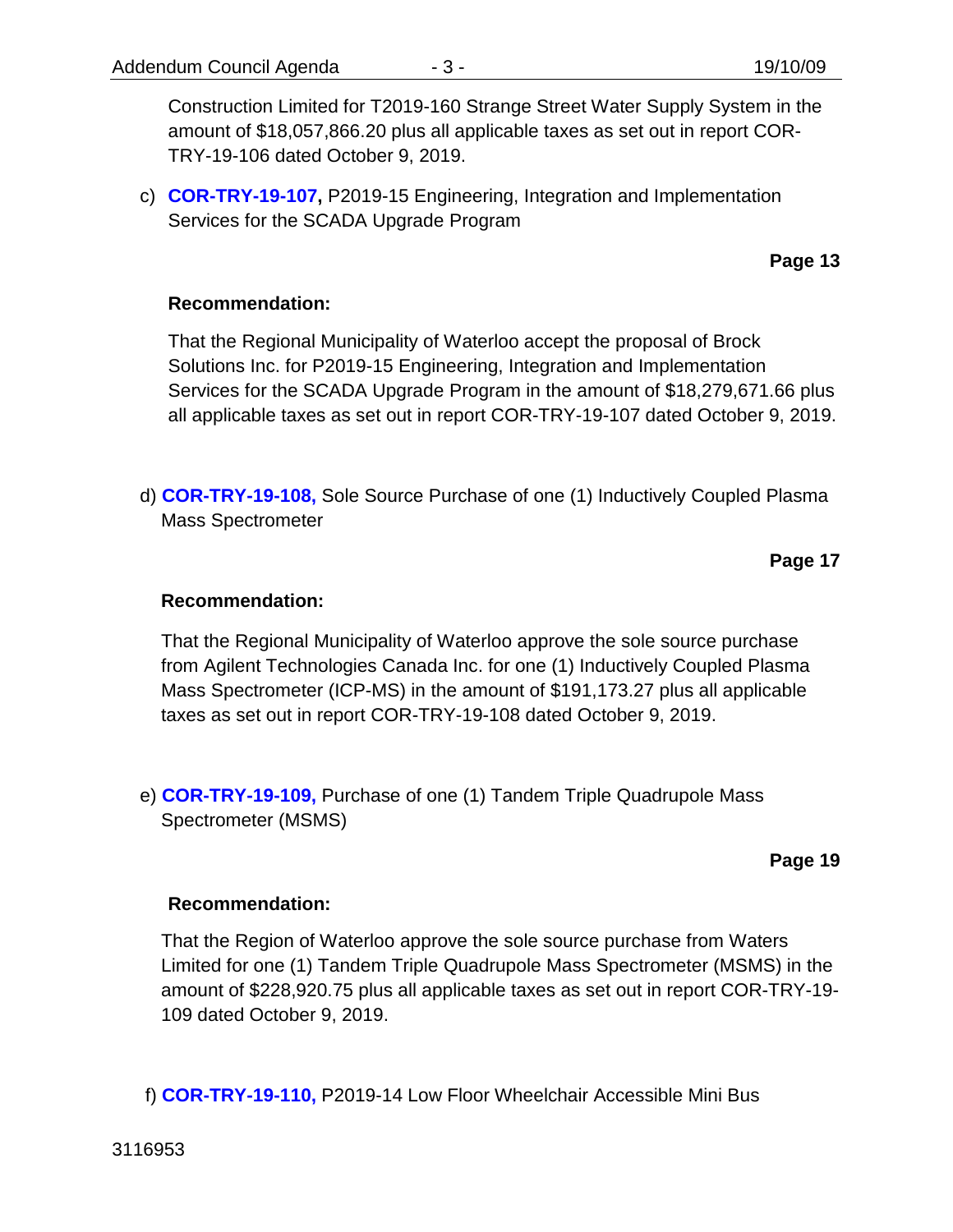## **Page 22**

## **Recommendation:**

That the Regional Municipality of Waterloo approve the purchase of one (1) Low Floor Wheelchair Accessible Mini Bus with Creative Carriage Ltd. in the amount of \$171,250 plus all applicable taxes as set out in report COR-TRY-19-110 dated October 9, 2019; and

That the Regional Municipality of Waterloo approve an increase in project cost of \$51,250 to be funded from the Investing in Canada Infrastructure Program (73%, \$37,400) and from the Accessible Service Reserve (27%, \$13,850).

g) **[COR-TRY-19-111,](#page-21-0)** C2019-16 Waterloo Region Housing Bathroom Renovations

**Page 24**

## **Recommendation:**

That the Regional Municipality of Waterloo accept the proposal of Strik Baldinelli Moniz Ltd., for C2019-16 Waterloo Region Housing Bathroom Renovations in the amount of \$365,650.00 plus all applicable taxes as set out in report COR-TRY-19- 111 dated October 9, 2019.

\*h) **[COR-TRY-19-101,](#page-35-0)** T2019-197 Research and Technology Park Station Area **Improvements** 

#### **Page 38**

## **Recommendation:**

That the Regional Municipality of Waterloo take the following action with respect to T2019-197 Research and Technology Park Station Area Improvements as set out in report COR-TRY-19-101 dated September 18, 2019:

- 1. Accept the tender of Capital Paving Inc. in the amount of \$1,061,027.97 plus all applicable taxes;
- 2. Amend the 2019 Grand River Transit Capital Program by transferring savings of \$80,100 from the Transit Hub Trail (project # 66111), funded from the Public Transit Infrastructure Fund (50%; \$40,050) and from Property Tax Supported Debentures (50%; \$40,050) to the RT Park Station Access Improvements (project # 66098);
- 3. Approve an increase in project cost of \$358,300 to be funded from Property Tax Supported Debentures for a term not to exceed 10 years.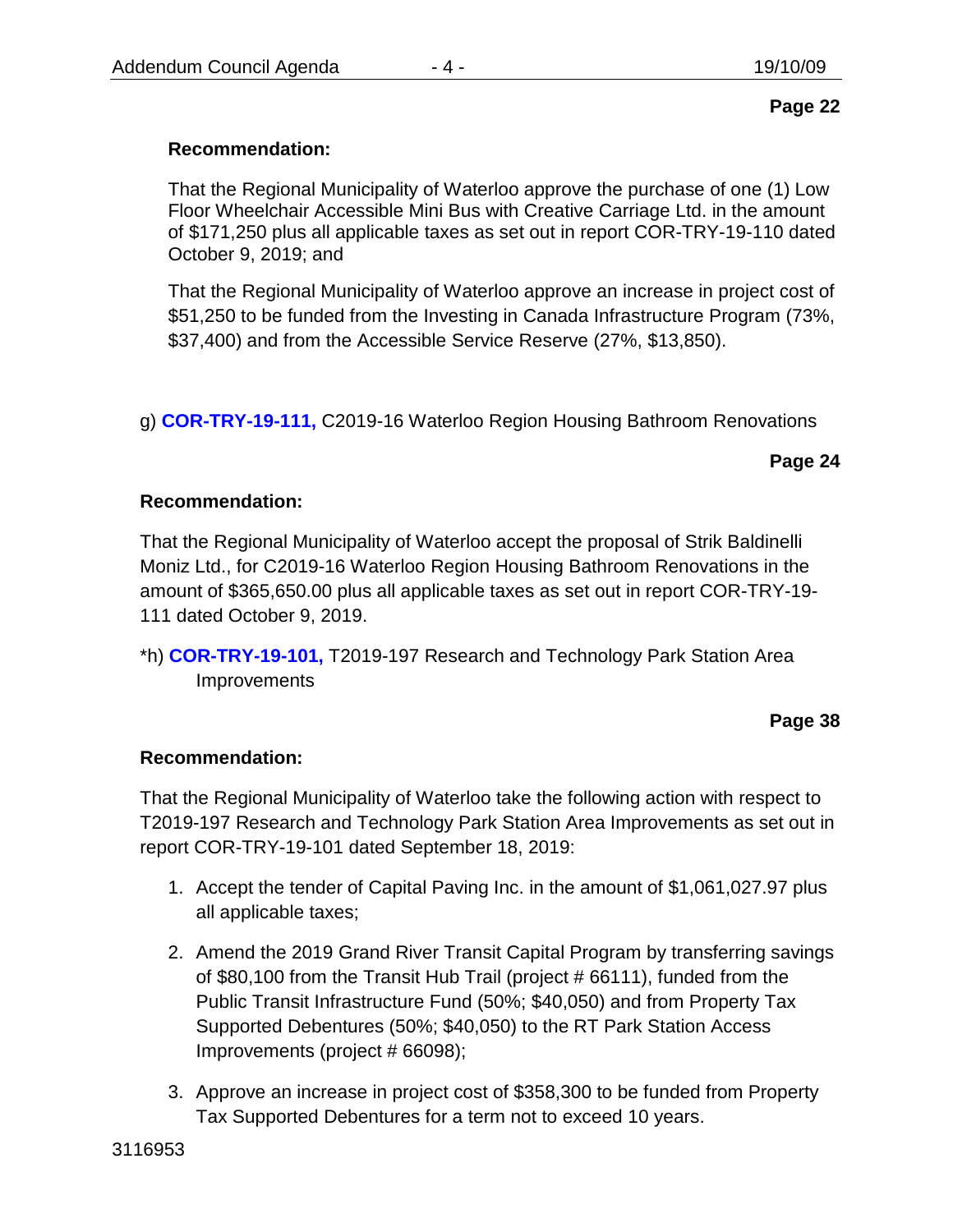\*i) **[COR-TRY-19-113](#page-39-0)**, Winter Maintenance of the Separated Cycling Lane Pilot Network, City of Waterloo

**Page 42**

#### **Recommendation:**

That the Regional Municipality of Waterloo enter into a contract agreement with Steed & Evans Limited for the winter maintenance of the Separated Cycling Lane Pilot Network, City of Waterloo for a six (6) month period in an estimated amount of \$600,000 plus all applicable taxes as set out in report COR-TRY-19-113.

#### **Committee Reports**

| a) Community Services - attached & marked SS-191001              |         |
|------------------------------------------------------------------|---------|
|                                                                  | Page 27 |
| b) Administration & Finance - attached marked FS-191001          |         |
|                                                                  | Page 29 |
| c) Planning & Works - attached & marked PS-191001                |         |
|                                                                  | Page 30 |
| <b>Chief Administrative Officer</b>                              |         |
| <b>Regional Chair</b>                                            |         |
| <b>Regional Clerk</b>                                            |         |
| 13. Other Matters Under Committee Of The Whole                   |         |
|                                                                  |         |
| 14. Motion For Committee Of The Whole To Rise And Council Resume |         |
| 15. Motion To Adopt Proceedings Of Committee Of The Whole        |         |
| <b>16. Motions</b>                                               |         |

\* a) I, Berry Vrbanovic, hereby give notice that I intend to introduce the following motion at the October 9, 2019 meeting of Regional Council: **(motion amended)**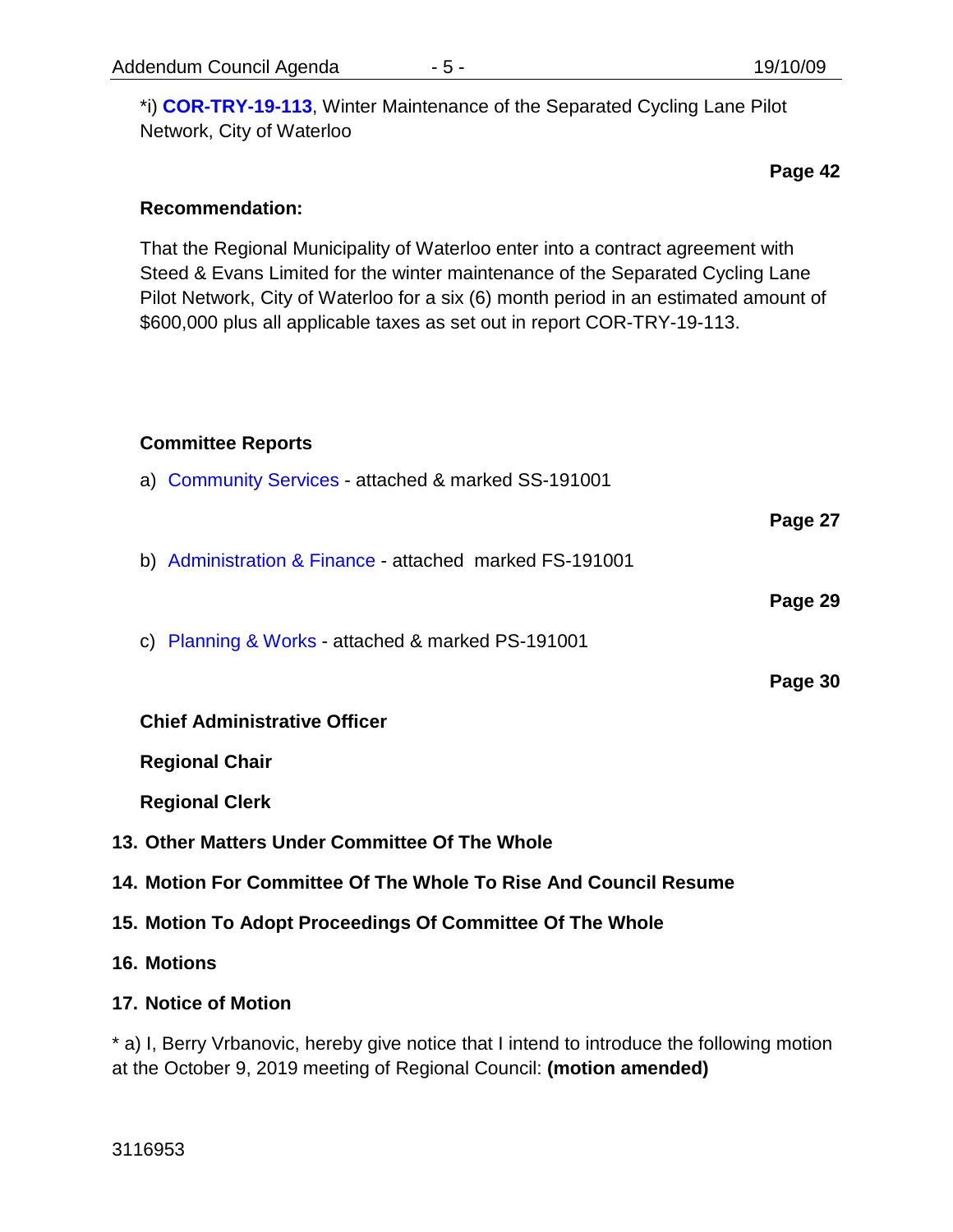Whereas the Canadian government has committed to limiting global warming to 1.5 degrees as per the COP21 Paris Agreement;

Whereas Canada's temperature is rising more than double the rate of the rest of the world;

Whereas cities, communities and regions are significant contributors to climate change, consuming more than two thirds of the world's energy and accounting for more than 70% of its carbon emissions;

Whereas the Region of Waterloo is committed to climate action and understanding our role as a municipality in a globalized world and the need to be prepared for the effects of climate change;

Whereas the Region of Waterloo has an approved Environmental Sustainability Strategy, which is a detailed strategy for reducing our corporate level GHG (greenhouse gas) emissions, with an absolute GHG emissions target reduction of 10 per cent from 2009 levels by 2019;

Whereas as of 2017 the Region of Waterloo has reduced its corporate GHG emissions by 19 per cent since2009;

Whereas the Region of Waterloo is nearing completion of stage three of the International Council for Local Environmental Initiatives (ICLEI) - Building Adaptive & Resilient Communities (BARC) Program for community climate adaptation;"

Whereas the Region of Waterloo has committed to community climate action by setting a 80% greenhouse gas emission reduction target from 2010 levels by 2050;

Whereas effective accountability is a key element of meeting targets;

Whereas the City of Oslo's Climate Budget allows them to be accountable for their emissions on a yearly basis and to spread the responsibility of emission reductions across the organization.

Therefore be it resolved that the Region of Waterloo declare a climate emergency with the directive to provide continued support to corporate and community climate action at the region and work towards improved targets where possible;

Be it further resolved that Council direct staff to investigate, in conjunction with our partnership with Climate Action Waterloo Region, possible tools to include GHG emission reductions as an integrated component of the Region's decision-making processes, including the implementation of a carbon budget for the corporation of the Region of Waterloo; and,

Be it finally resolved that based on the results of the Carbon Budget investigation, it be considered for implementation as part of the 2022 budget process.

3116953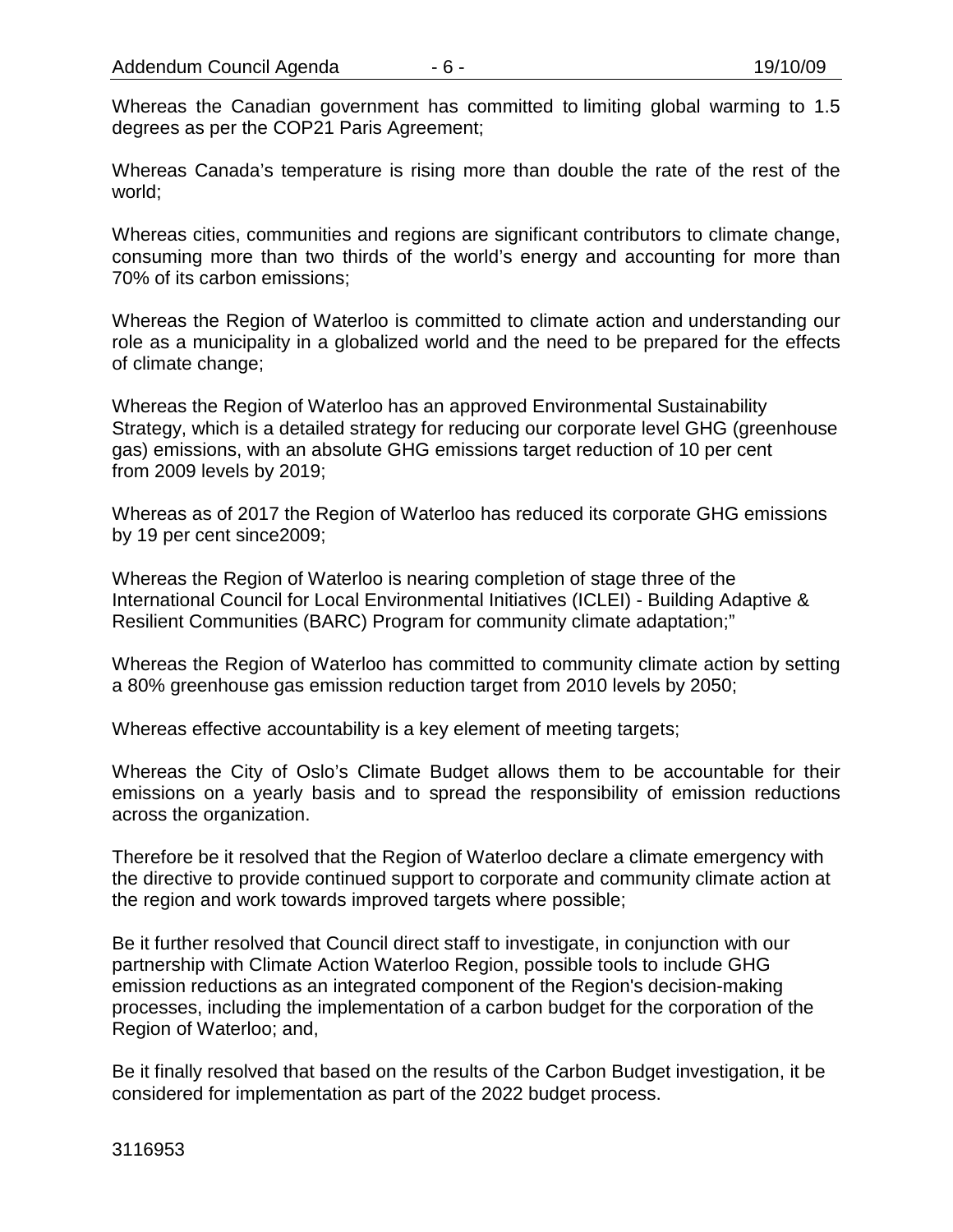#### **18. Unfinished Business**

- **19. Other Business**
- **20. Questions**

## **21. Enactment Of By-laws – First, Second & Third Readings**

- a) A By-law to name and number South Boundary Road as McQueen Shaver Boulevard (Regional Road 81) between Water Street (Highway 24) and Dundas Street (Highway 8), in the City of Cambridge and Township of North Dumfries
- b) A By-law to Confirm the Actions of Council October 9, 2019

## **22. Adjourn**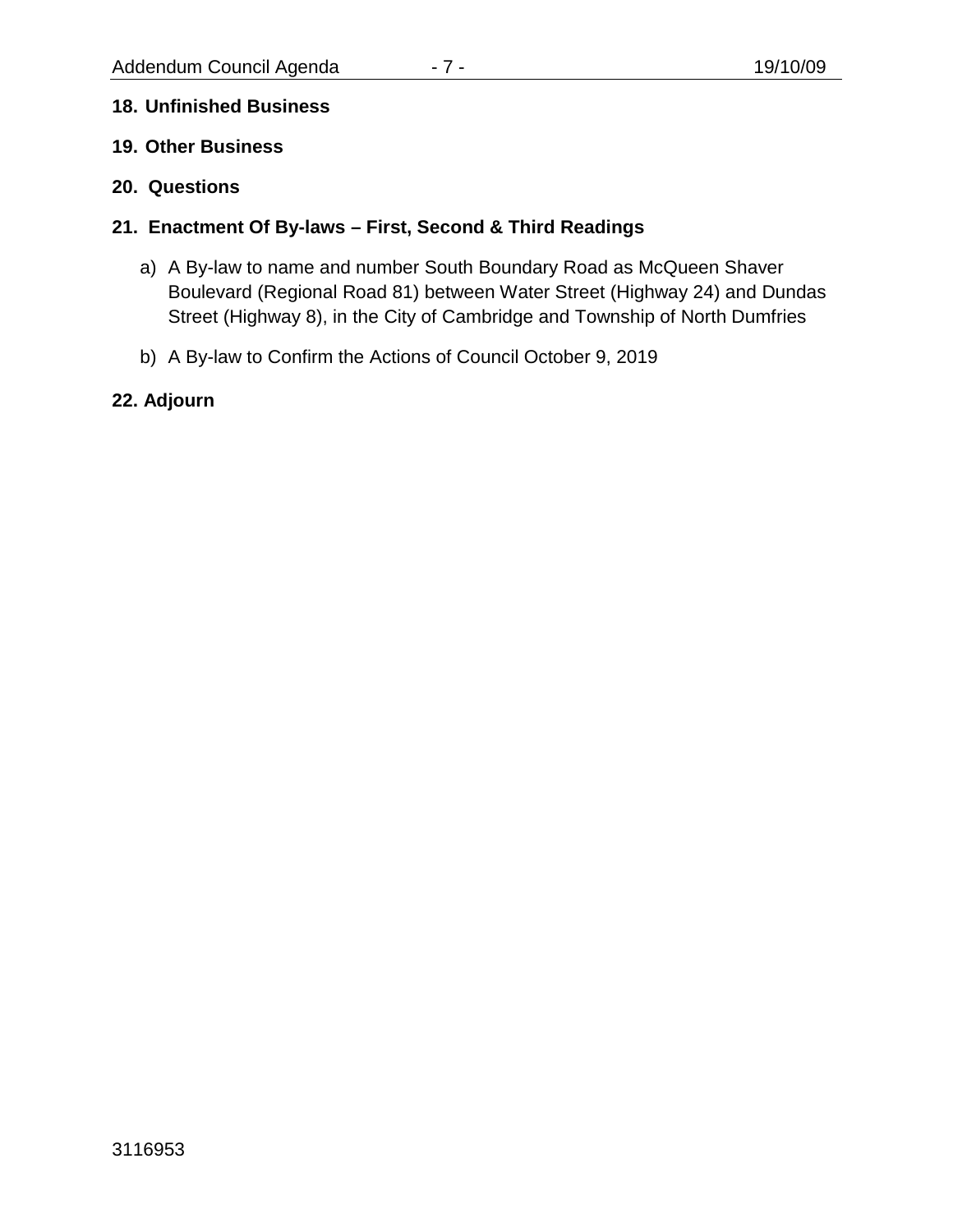<span id="page-7-0"></span>

**Report:** COR-TRY-19-106

# **Region of Waterloo**

# **Corporate Services**

## **Treasury Services (Procurement)**

**To:** Regional Chair Karen Redman and Members of Regional Council

**Date:** October 9, 2019 **File Code:** F18-30

## **Subject: T2019-160 Strange Street Water Supply System**

#### **Recommendation:**

That the Regional Municipality of Waterloo accept the tender of Stone Town Construction Limited for T2019-160 Strange Street Water Supply System in the amount of \$18,057,866.20 plus all applicable taxes as set out in report COR-TRY-19-106 dated October 9, 2019.

## **Summary:** Nil

## **Report:**

Tenders were called for T2019-160 Strange Street Water Supply System and were advertised in the Record, Daily Commercial News, on the Ontario Public Buyers Association website and on the Region's website. There had been a pre-qualification completed for this project (PQ2019-08) and only bids received from the pre-qualified list were accepted. The tenders were received and opened through the Region's e-bidding system and reviewed by Procurement and program area staff.

The following tenders were received:

| <b>Stone Town Construction Limited</b>  | St. Mary's, ON  | \$18,057,866.20 |
|-----------------------------------------|-----------------|-----------------|
| <b>H2 Ontario Limited</b>               | New Hamburg, ON | \$18,110,552.00 |
| North American Construction (1983) Ltd. | Morriston, ON   | \$19,642,000.00 |
| Maple Reinders Constructors Ltd.        | Mississauga, ON | \$20,089.302.00 |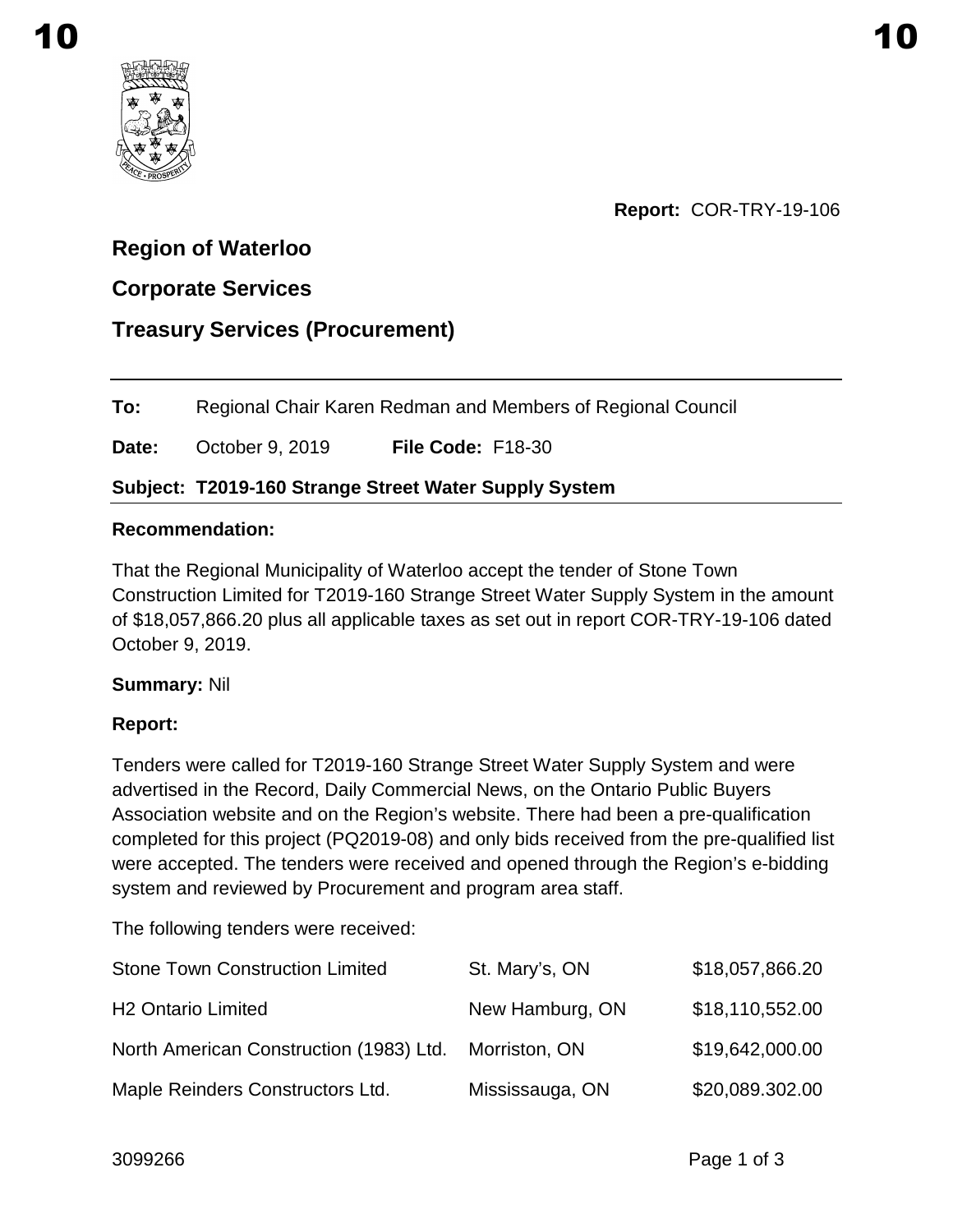The work of this contract includes the construction of a building addition at the existing Strange Street Pumping Station (the existing building is listed under the City of Kitchener's Heritage Register as a non-designated property of heritage value or interest) to house three (3) pre-purchased horizontal Greensand pressure filters to remove iron and manganese. The scope of work also includes, but is not limited to, installation of sodium hypochlorite and ammonium sulfate chemical systems, construction of the below ground chlorine contact reservoir, treated water reservoir, backwash supply tank and backwash waste holding tanks, three (3) low lift pumps, three (3) high lift pumps, two (2) backwash supply pumps, two (2) supernatant pumps, two (2) backwash waste solids pumps and all related site works, including restoration works of the existing heritage structure, and site civil works.

The new facility at the Strange Street site will treat combined raw water from the Strange Street and William Street Well Fields, which will result in efficiencies in both capital and operating costs, improve water quality, and improve flexibility of supply to either Kitchener or Waterloo. William Street works will be completed in 2022.

Construction is scheduled to start in late October 2019 and be substantially complete in July 2021.

The final date of acceptance for this tender is December 11, 2019.

#### **Corporate Strategic Plan:**

Award of this contract meets the 2015-2018 Corporate Strategic Plan objective to protect the quality and quantity of our water resources under Strategic Focus Area 3, Environment and Sustainable Growth.

#### **Financial Implications:**

| T2019-160                         |           | \$18,057,900 |
|-----------------------------------|-----------|--------------|
| <b>Contract Administration</b>    |           | 850,000      |
| Regional Engineering (HST n/a)    |           | 275,000      |
| <b>Materials Testing</b>          |           | 250,000      |
|                                   | Sub-total | \$19,432,900 |
| Plus: Applicable Net HST of 1.76% |           | 337,200      |
|                                   | Total     | \$19,770,100 |

Note: All figures are rounded to the nearest \$100.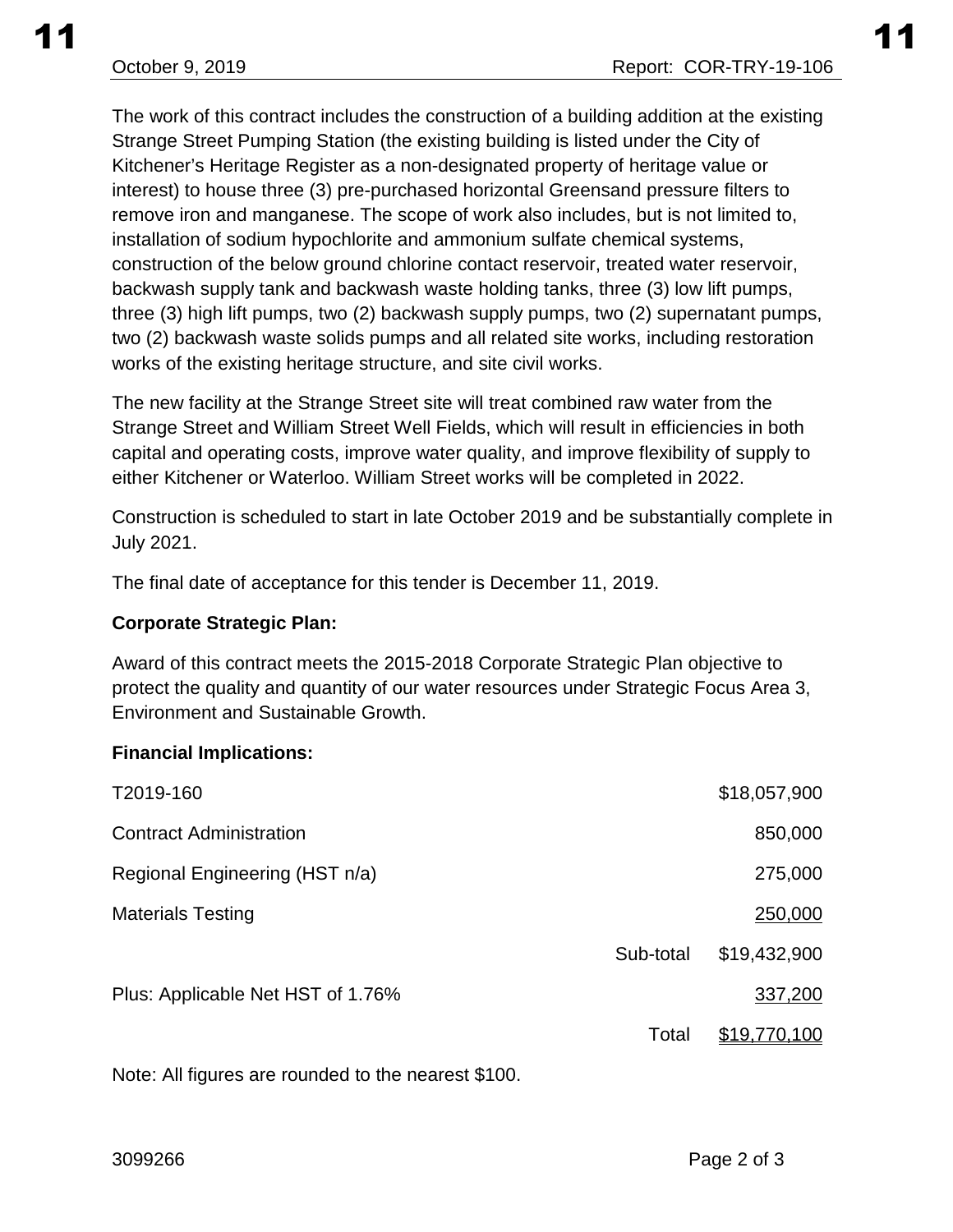The Region's approved 2019-2028 Water Capital Program includes a budget of \$26,546,000 from 2019 to 2021 (project #4160) to be funded from the Water Capital Reserve Fund (73.6%, \$19,537,900), Water Development Charge Reserve Fund (22.8%, \$6,032,100) and growth related debentures (3.6%; \$976,000). This budget includes an allowance of \$20,000,000 for completion of the Strange Street Water Supply System under T2019-160. The remaining funds will be available for the William Street Pumping Station Upgrades.

Debt servicing costs to be reflected in future water operating budgets and funded from future development charge collections are estimated to be \$68,700 annually over a period of 20 years based on an estimated cost of borrowing of 3.5%.

## **Other Department Consultations/Concurrence:**

Transportation and Environmental Services staff were consulted in the preparation of this report.

## **Attachments:** Nil

**Prepared By: Lisa Evans**, Manager, Procurement/Chief Purchasing Officer

**Approved By: Craig Dyer**, Commissioner, Corporate Services/Chief Financial Officer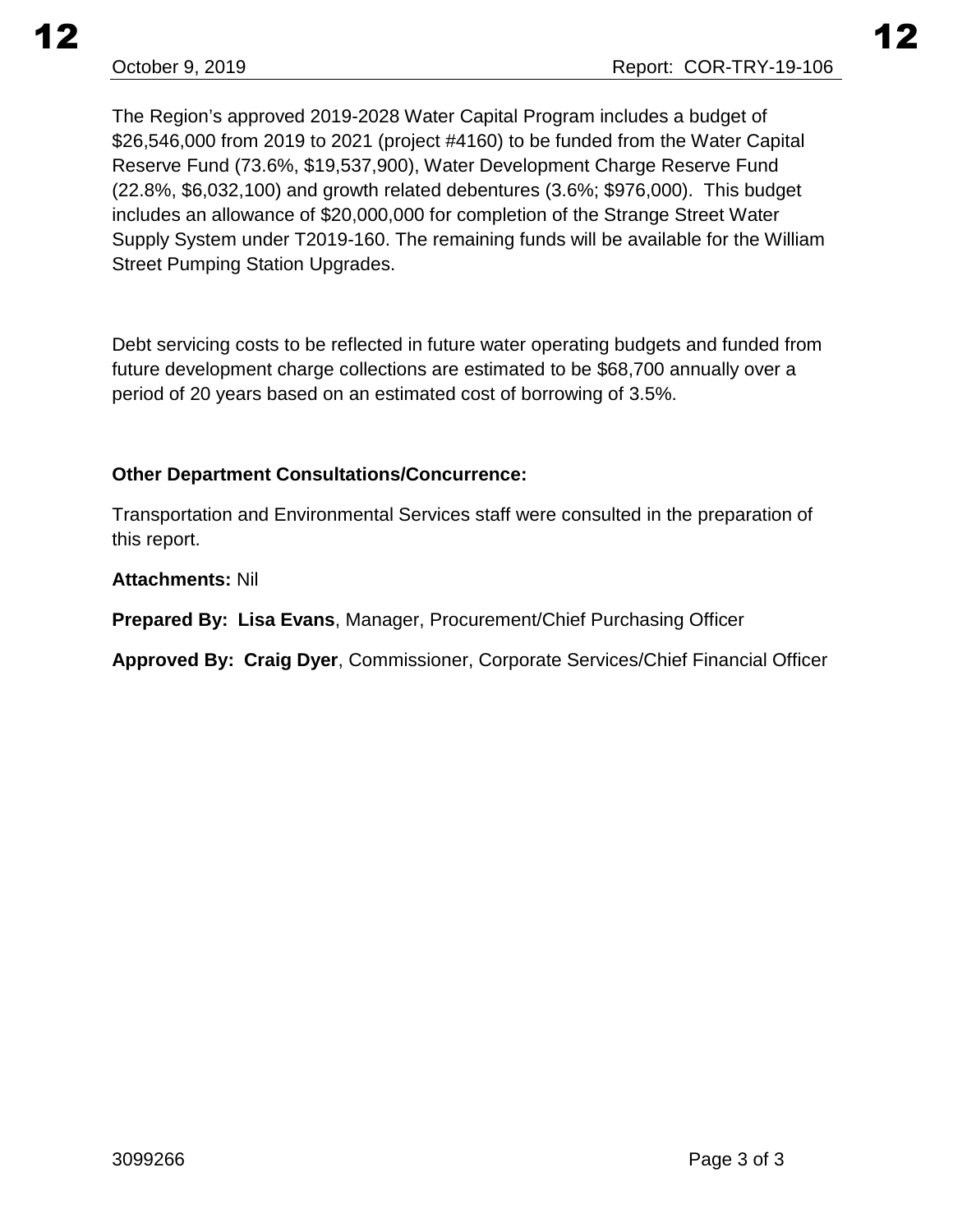# <span id="page-10-0"></span>**Region of Waterloo**

## **Corporate Services**

# **Treasury Services (Procurement)**

**To:** Regional Chair Karen Redman and Members of Regional Council **Date:** October 9, 2019 **File Code:** F18-40 **Subject: P2019-15 Engineering, Integration and Implementation Services for the SCADA Upgrade Program**

#### **Recommendation:**

That the Regional Municipality of Waterloo accept the proposal of Brock Solutions Inc. for P2019-15 Engineering, Integration and Implementation Services for the SCADA Upgrade Program in the amount of \$18,279,671.66 plus all applicable taxes as set out in report COR-TRY-19-107 dated October 9, 2019.

## **Summary:** Nil

## **Report:**

Background: Water Supply in the Region is very complex and includes one-hundred and twenty (120) wells, seventeen (17) groundwater treatment plants, one (1) surface water treatment plant, thirty-two (32) reservoirs and thirty-five (35) pumping stations. These systems are operated and monitored by a computerized system called SCADA (Supervisory Control and Data Acquisition).

Each facility has one or more Programmable Logic Controller (controller), which is an industrial computer that allows the operation and monitoring of equipment and processes at these facilities. These controllers are the core of the SCADA system and are essential for the operation of the Region's water supply systems. Controllers are installed within a standardized control panel which consists of a steel enclosure receiving all the wiring from equipment in the water facility. In 2017, the Region initiated

3099279 Page 1 of 4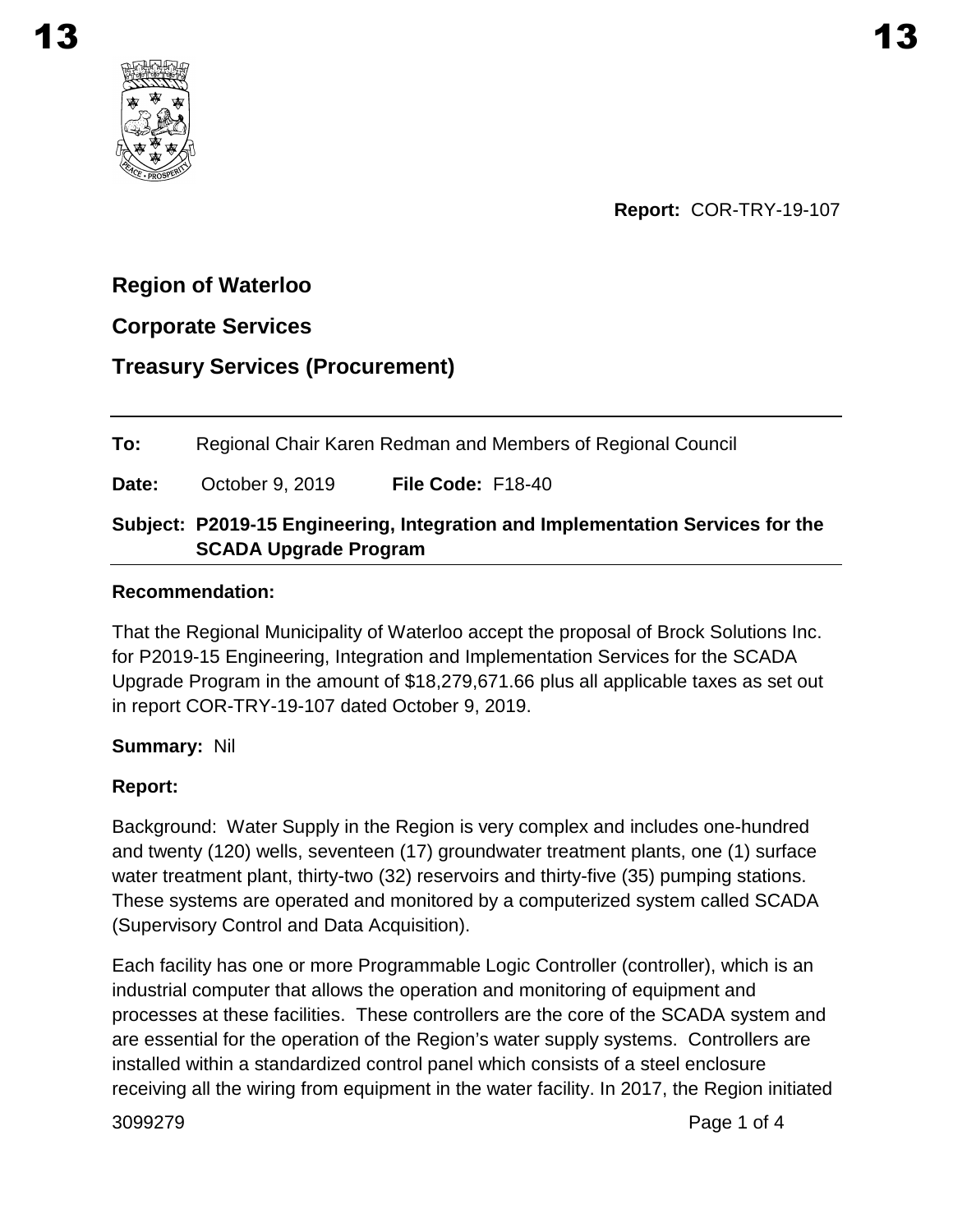the SCADA Upgrade Program to replace all controllers used in water supply facilities with a new standard controller approved by Council on March 7, 2017 under report

TES-WAS-17-08. In total approximately one hundred and eighty (180) controllers will need to be replaced and this work is being scheduled over the next five (5) years.

The preferred approach to replace these controllers is to select a vendor now to design, build and program the standardized control panels. The control panels will then be installed by electrical contractors to be selected later.

Proposals were called for P2019-15 Engineering, Integration and Implementation Services for the SCADA Upgrade Program and were advertised in the Record, Daily Commercial News, on the Ontario Public Buyers Association website and on the Region's website. There had been a pre-qualification completed for this project (PQ2019-05) and only bids received from the pre-qualified list were accepted. Three (3) companies were pre-qualified during this process. Three proposals were received and evaluated using pre-determined technical criteria which included approach and understanding, experience, program manager and lead roles, team and price. Following the qualitative evaluation, two (2) proponents were shortlisted and their price envelopes opened. Proposals were opened in the presence of L. McDermott, R. Snider, and A. Dooling.

The following proposals were short listed:

| <b>Brock Solutions Inc.</b> | Kitchener, ON |
|-----------------------------|---------------|
| Eramosa Engineering Inc.    | Guelph, ON    |

The proposal submitted by Brock Solutions Inc. obtained the highest overall score, including the highest technical score and the lowest price. Brock Solutions Inc., is headquartered in Kitchener, is a world leader in the industry, and manufactures their panels in-house.

The work of this contract includes design services, new control panel supply, contract administration of installation works, integration and commissioning support, and related services for replacement of existing Water Supply System Controllers for the majority of facilities located within the Region of Waterloo.

The cost breakdown for the total award value of \$18,279,671.66 (excluding applicable taxes):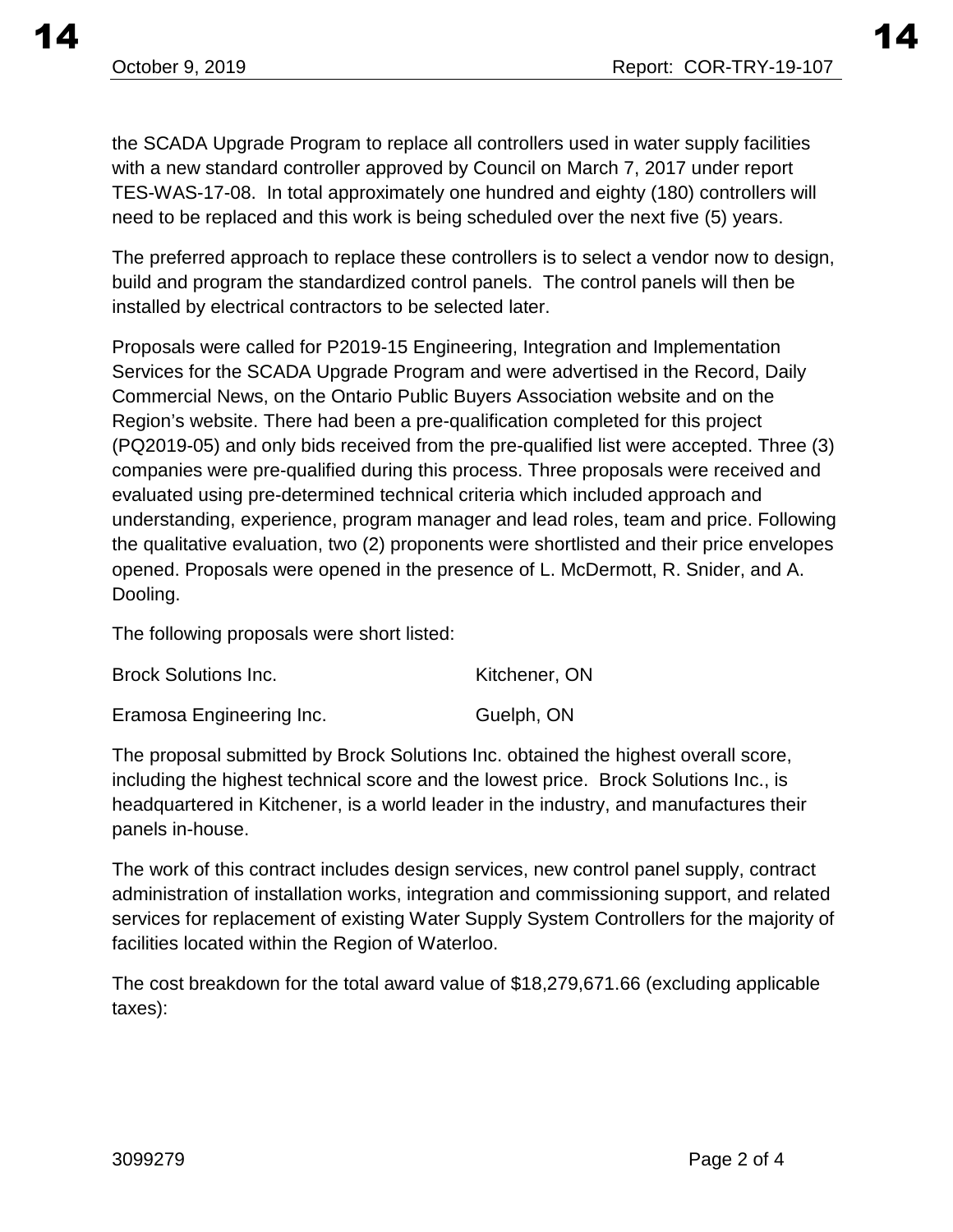| <b>Item</b>                                     | <b>Amount</b>   | % of Total |
|-------------------------------------------------|-----------------|------------|
| <b>Design &amp; Construction Services</b>       | \$5,142,274.50  | 28%        |
| Control Panel Programming and<br><b>Testing</b> | \$5,231,324.18  | <b>29%</b> |
| <b>Panel Manufacturing</b>                      | \$7,906,072.98  | 43%        |
| <b>Total</b>                                    | \$18,279,671.66 | 100%       |

The assignment is scheduled to start in late October 2019 and be substantially complete by January, 2025.

The final date of acceptance for this tender is December 9, 2019.

#### **Corporate Strategic Plan:**

Award of this contract meets the 2015-2018 Corporate Strategic Plan objective to protect the quality and quantity of our water resources under Strategic Focus Area 3, Environment and Sustainable Growth.

#### **Financial Implications:**

| P2019-15                          |           | \$18,279,700        |
|-----------------------------------|-----------|---------------------|
| Region Engineering (HST N/A)      |           | 730,000             |
| <b>Engineering Coordination</b>   |           | 625,000             |
| <b>Design Review Services</b>     |           | 625,000             |
|                                   | Sub-total | \$20,259,700        |
| Plus: Applicable Net HST of 1.76% |           | 343,700             |
|                                   | Total     | <u>\$20,603,400</u> |

Note: All figures are rounded to the nearest \$100.

The Region's approved 2019-2028 Water Supply Capital Program includes a budget of \$23,746,000 for completion of the work under P2019-15 in the years 2019 to 2025 under project numbers 04969, 04160, 04904, 04893, 04015, 04083 and 04181, with funded from the Water Capital Reserve (\$16,717,000), the Water Development Charge Reserve Fund (\$6,298,000) and growth-related debentures (\$737,000). Based on the low tender, the estimated cost of the work in this proposal is \$20,603,500. 3099279 Page 3 of 4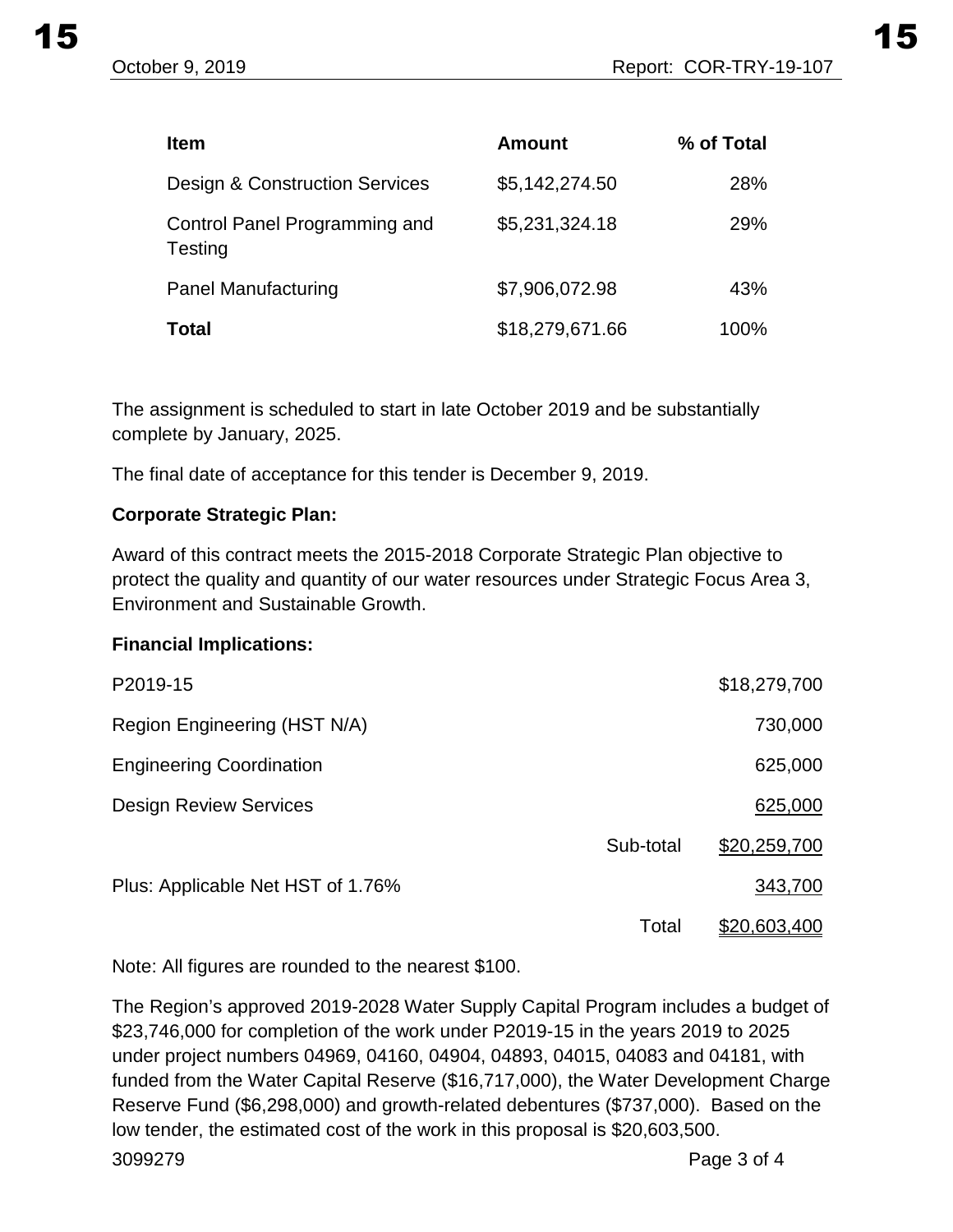$16$  and  $16$ 

Debt servicing costs to be reflected in future Water operating budgets and funded from future development charge collections are estimated to be \$52,000 annually over a period of 20 years based on an estimated cost of borrowing of 3.5%.

#### **Other Department Consultations/Concurrence:**

Transportation and Environmental Services staff were consulted in the preparation of this report.

#### **Attachments:** Nil

**Prepared By: Lisa Evans**, Manager, Procurement/Chief Purchasing Officer

**Approved By: Craig Dyer,** Commissioner, Corporate Services/Chief Financial Officer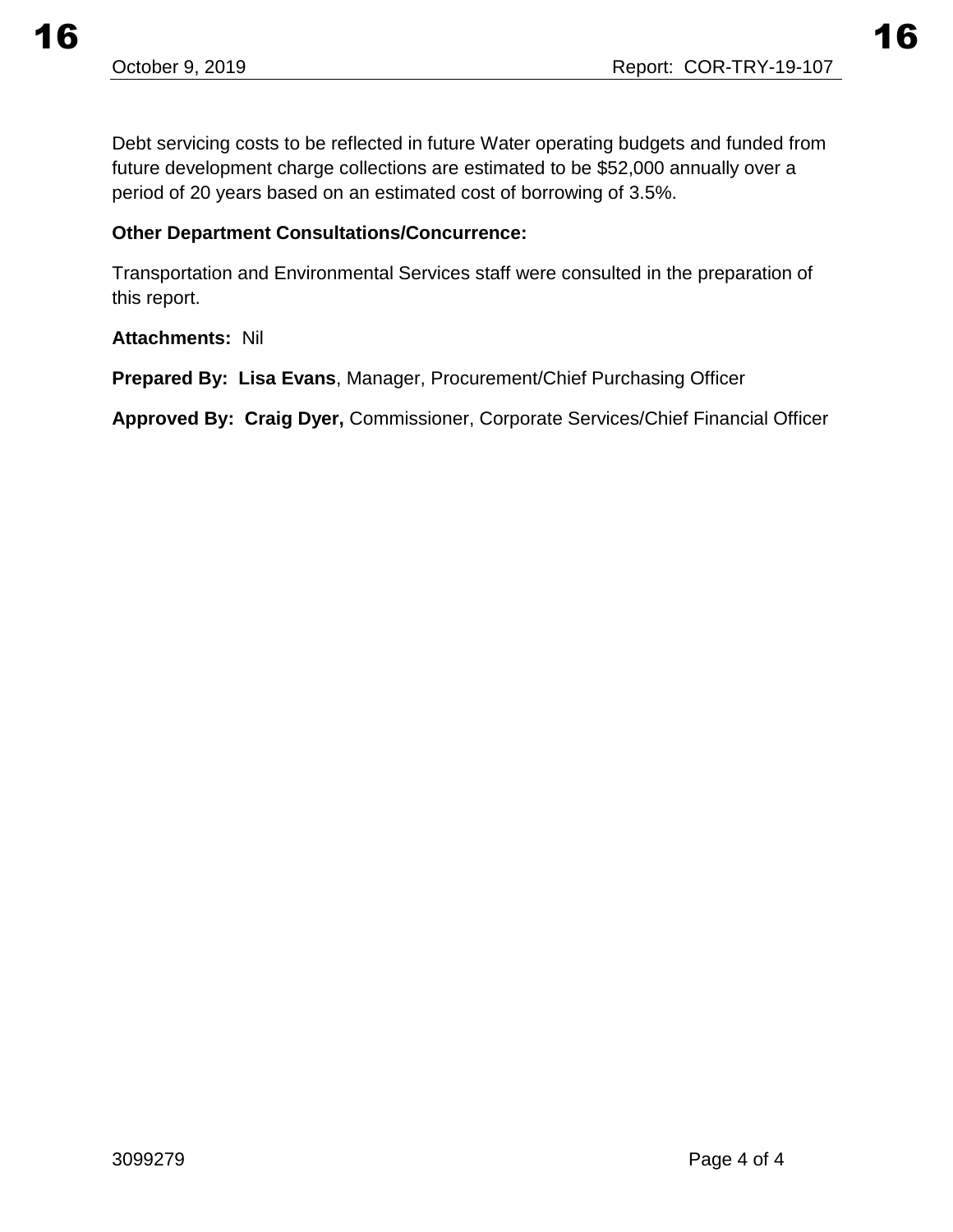<span id="page-14-0"></span>

# **Region of Waterloo**

# **Corporate Services**

# **Treasury Services (Procurement)**

| To: |  | Regional Chair Karen Redman and Members of Regional Council |
|-----|--|-------------------------------------------------------------|
|-----|--|-------------------------------------------------------------|

**Date:** October 9, 2019 **File Code:** F18-40

**Subject: Sole Source Purchase of one (1) Inductively Coupled Plasma Mass Spectrometer**

## **Recommendation:**

That the Regional Municipality of Waterloo approve the sole source purchase from Agilent Technologies Canada Inc. for one (1) Inductively Coupled Plasma Mass Spectrometer (ICP-MS) in the amount of \$191,173.27 plus all applicable taxes as set out in report COR-TRY-19-108 dated October 9, 2019.

## **Summary:** Nil

# **Report:**

The Environmental Enforcement & Laboratory Services Division requires a second Inductively Coupled Plasma – Mass Spectrometer (ICPMS). The current ICPMS system was purchased through a competitive bid process in 2014 from Agilent Technologies Canada and has proven to be very rugged and reliable. Having only one ICPMS limits the amount of validation and troubleshooting time allocated on the instrument due to priority of samples and high sample load. The second system will allow time for validation of new chemicals and will enable us to spend time troubleshooting for process efficiency improvements and will create a more robust method.

The new ICPMS will serve as a back-up for the first system to ensure there is no downtime on the metals work group and will prevent sub-contracting work. We also plan for the new ICPMS to be the primary instrument for drinking water analysis and the current ICPMS to run wastewater samples to prevent contamination of drinking water samples.

Standardization of this equipment will reduce new instrument validation time and staff training of this equipment. It will also reduce cost of consumables and spare parts. Data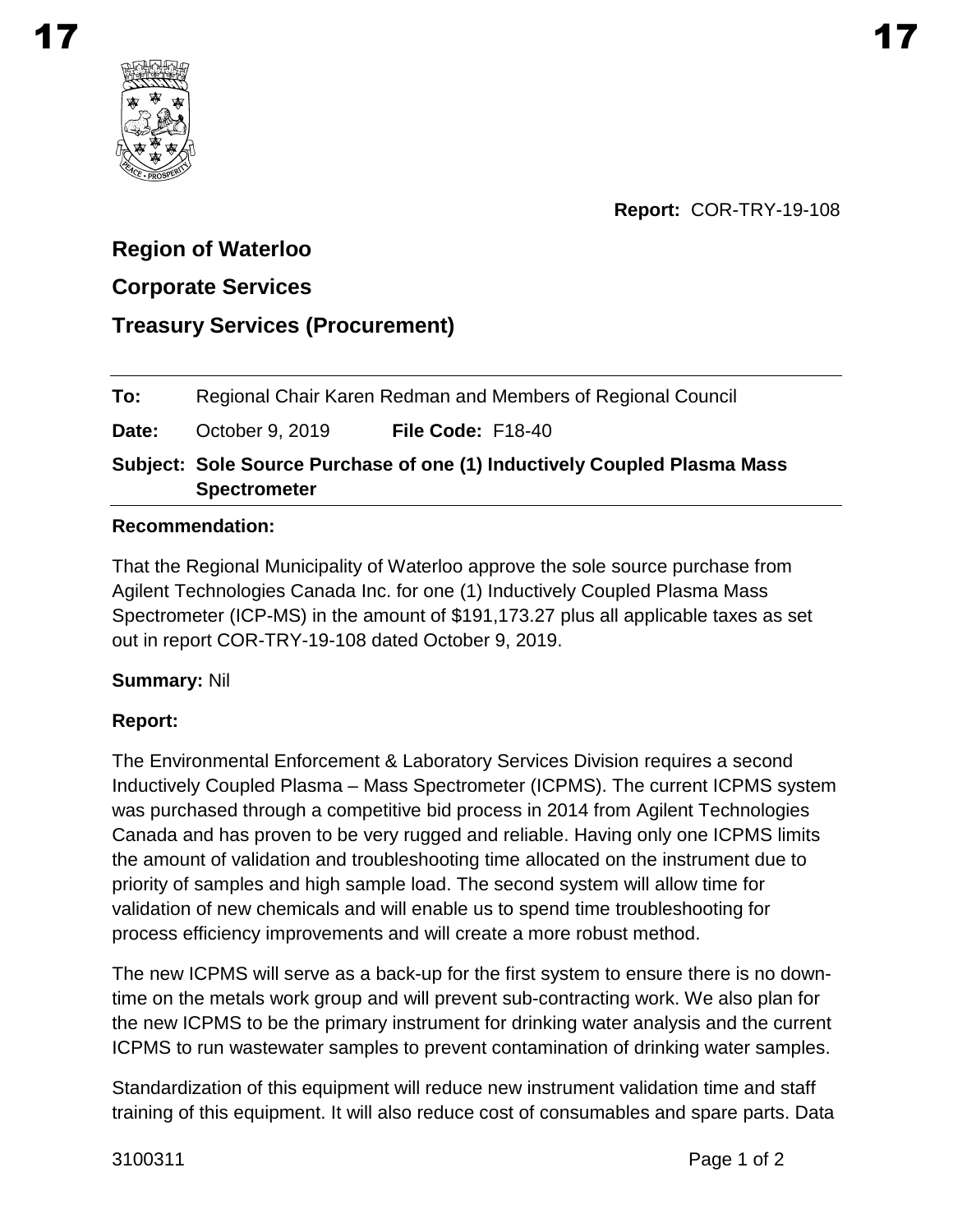transfer to the Laboratory Information Management System (LIMS) will be the same and no downtime to set up the instrument is anticipated. Staff are satisfied that the price was competitive on the previous bidding process.

Section 21(1) of the Purchasing By-law allows for acquisition by negotiation where (g) the extension of an existing or previous contract would prove more cost effective or beneficial for the Region and (i) the acquisition is required or is beneficial in regard to the standardization of goods or services for the Region.

## **Corporate Strategic Plan:**

Award of this contract meets the 2015-2018 Corporate Strategic Plan objective to protect the quality and quantity of our water resources under Strategic Focus Area 3 Environment and Sustainable Growth.

## **Financial Implications:**

| One (1) Inductively Coupled Plasma Mass Spectrometer |       | \$191,200        |
|------------------------------------------------------|-------|------------------|
| Plus: Applicable Net HST of 1.76%                    |       | 3,400            |
|                                                      | Total | <u>\$194,600</u> |

Note: All figures are rounded to the nearest \$100.

The Region's approved 2019-2028 Wastewater Capital Program includes a budget of \$1,100,000 in 2019 for Laboratory Equipment and Upgrades to be funded from the Wastewater Capital Reserve. An amount of \$197,000 was allocated for the Tandem Triple Quadruple Mass Spectrometer. Remaining funds will be used for other equipment purchases.

## **Other Department Consultations/Concurrence:**

Transportation and Environmental Services staff were consulted in the preparation of this report.

#### **Attachments:** Nil

**Prepared By: Lisa Evans**, Manager, Procurement/Chief Purchasing Officer

**Approved By: Craig Dyer**, Commissioner, Corporate Services/Chief Financial Officer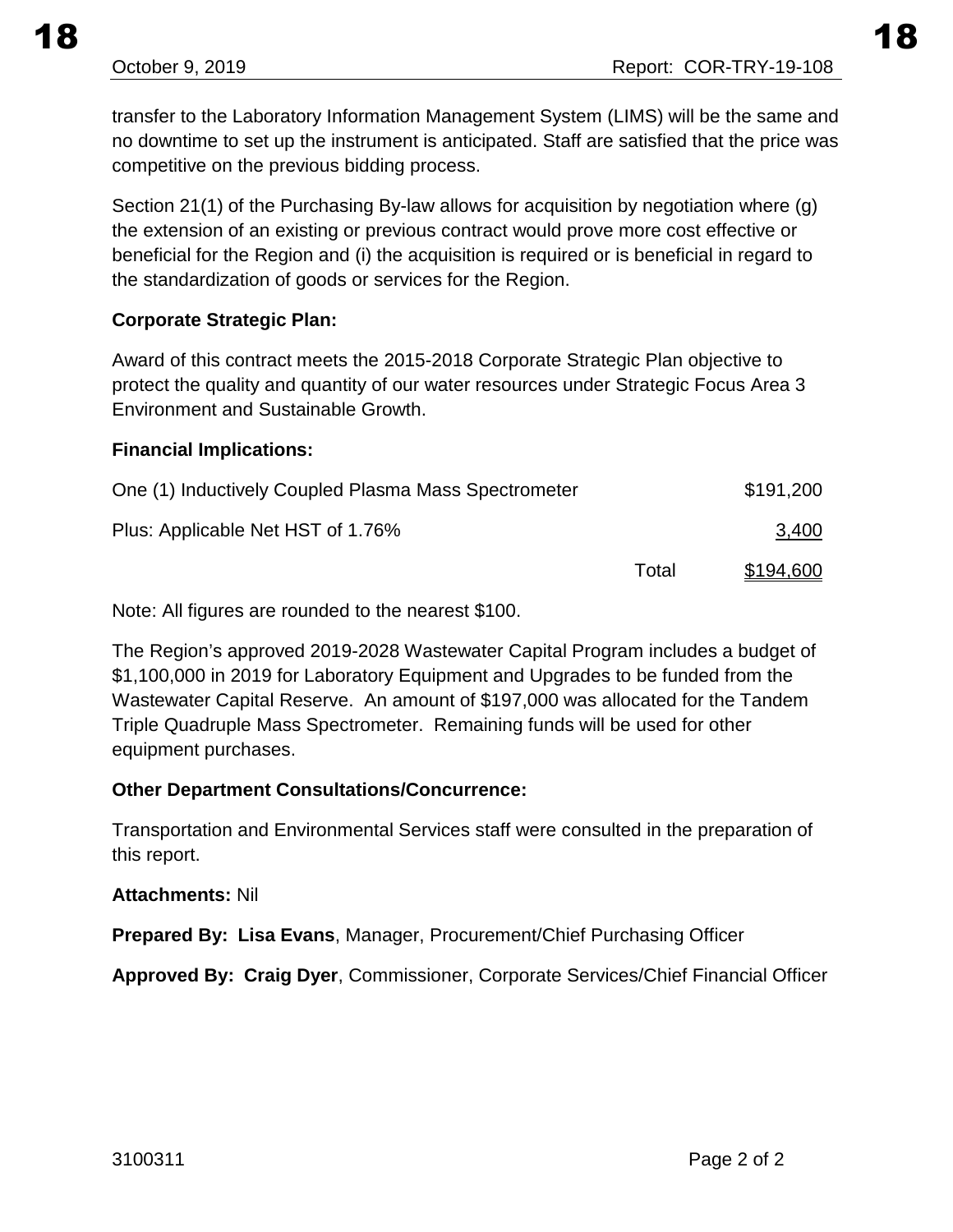<span id="page-16-0"></span>

# **Region of Waterloo**

# **Corporate Services**

# **Treasury Services (Procurement)**

**Date:** October 9, 2019 **File Code:** F18-40

**Subject: Purchase of one (1) Tandem Triple Quadrupole Mass Spectrometer (MSMS)** 

## **Recommendation:**

That the Region of Waterloo approve the sole source purchase from Waters Limited for one (1) Tandem Triple Quadrupole Mass Spectrometer (MSMS) in the amount of \$228,920.75 plus all applicable taxes as set out in report COR-TRY-19-109 dated October 9, 2019.

## **Summary:** Nil

## **Report:**

The current Environmental Enforcement & Laboratory Services Division (EELS) Tandem Triple Quadrupole Mass Spectrometer (MSMS) detector has sensitivity for some of the compounds that are being monitored in drinking water (haloacetic acids, triazine and organophosphorus herbecides, chlorophenols, glyphosate, phenoxy acids). However, drinking water standards have become more stringent due to requirements to measure very low ultra trace levels of contaminants. Analytical chemistry technology advances have been significant since the purchase of the old MSMS system and new instruments with much lower detection limits are now available.

Following industry trends, the Ministry of the Environment, Conservation and Parks has already moved the majority of its analytical methods to Liquid Chromatography Tandem Triple Quadrupole Mass Spectrometry (LCMSMS). EELS will also be moving many analytical methods to LCMSMS to keep pace with industry standards, and as such staff recommend purchasing a new MSMS detector.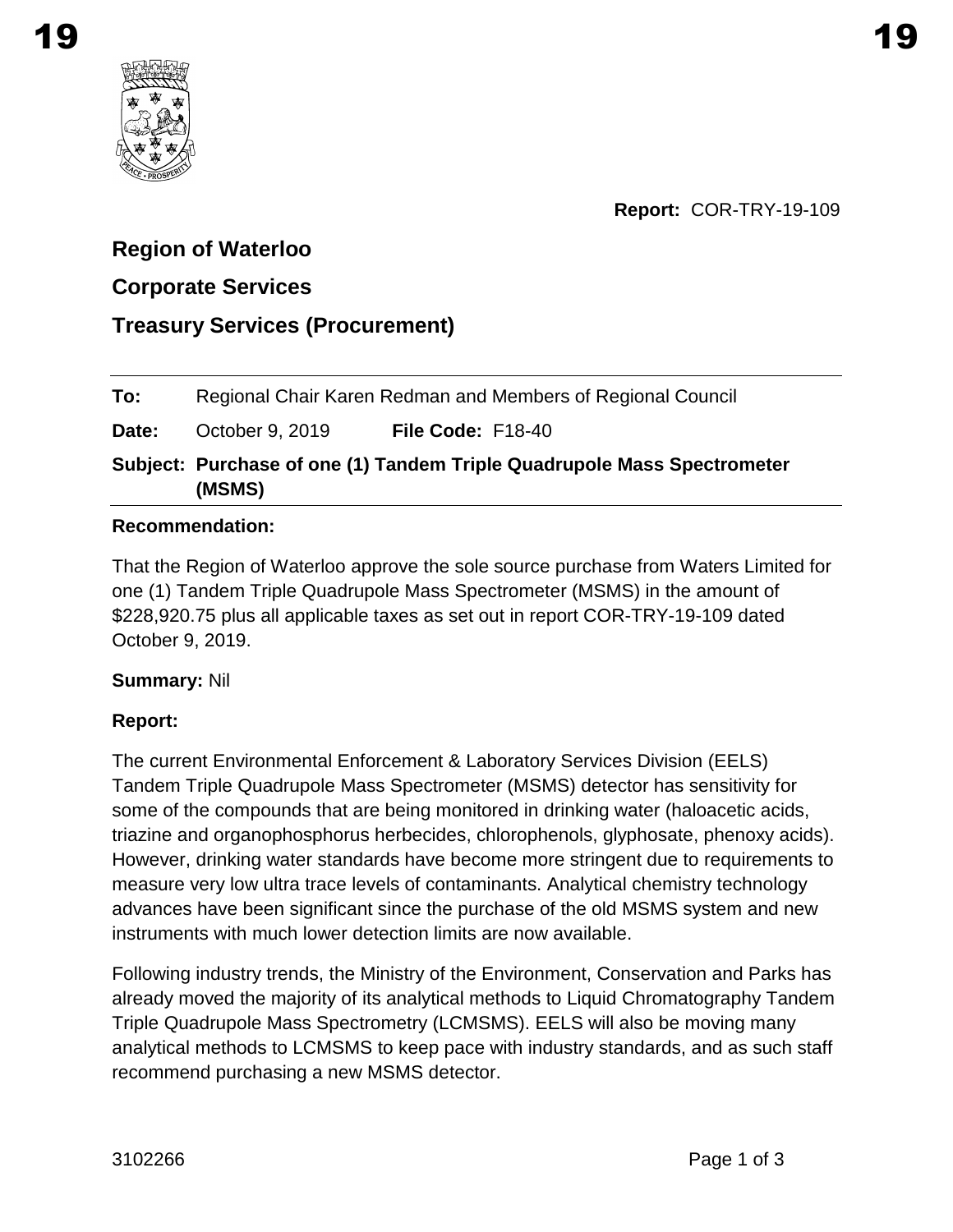The proposed Waters MSMS system is compatible with the existing system and will not require any modification to the process equipment. The Region will also have full support from Waters Limited for the complete analytical system. The Region's existing data files integrate with the system and would not be readable on another vendor's system. The transition and compatibility with the existing system will reduce new instrument validation time and staff training.

Staff are satisfied that the price is competitive based on the previous bidding process completed under P2014-35, where Waters Limited was the successful proponent. Waters has also provided a credit of \$31,000 for the old MSMS detector which has reduced the purchase price.

Section 21(1) of the Purchasing By-law allows for acquisition by negotiation where (g) the extension of an existing or previous contract would prove more cost effective or beneficial for the Region and (i) the acquisition is required or is beneficial in regard to the standardization of goods or services for the Region.

## **Corporate Strategic Plan:**

Award of this contract meets the 2015-2018 Corporate Strategic Plan objective to protect the quality and quantity of our water resources under Strategic Focus Area 3 Environment and Sustainable Growth.

## **Financial Implications:**

| One (1) Tandem Triple Quadrupole Mass Spectrometer (MSMS) |       | \$228,900 |
|-----------------------------------------------------------|-------|-----------|
| Plus: Applicable Net HST of 1.76%                         |       | 4,000     |
|                                                           | Total | \$232,900 |

Note: All figures are rounded to the nearest \$100.

The Region's approved 2019-2028 Wastewater Capital Program includes a budget of \$1,100,000 in 2019 for Laboratory Equipment and Upgrades (project #08801) to be funded from the Wastewater Capital Reserve. An amount of \$235,000 was allocated for the Tandem Triple Quadrupole Mass Spectrometer. Remaining funds will be used for other equipment purchases.

## **Other Department Consultations/Concurrence:**

Transportation and Environmental Services staff were consulted in the preparation of this report.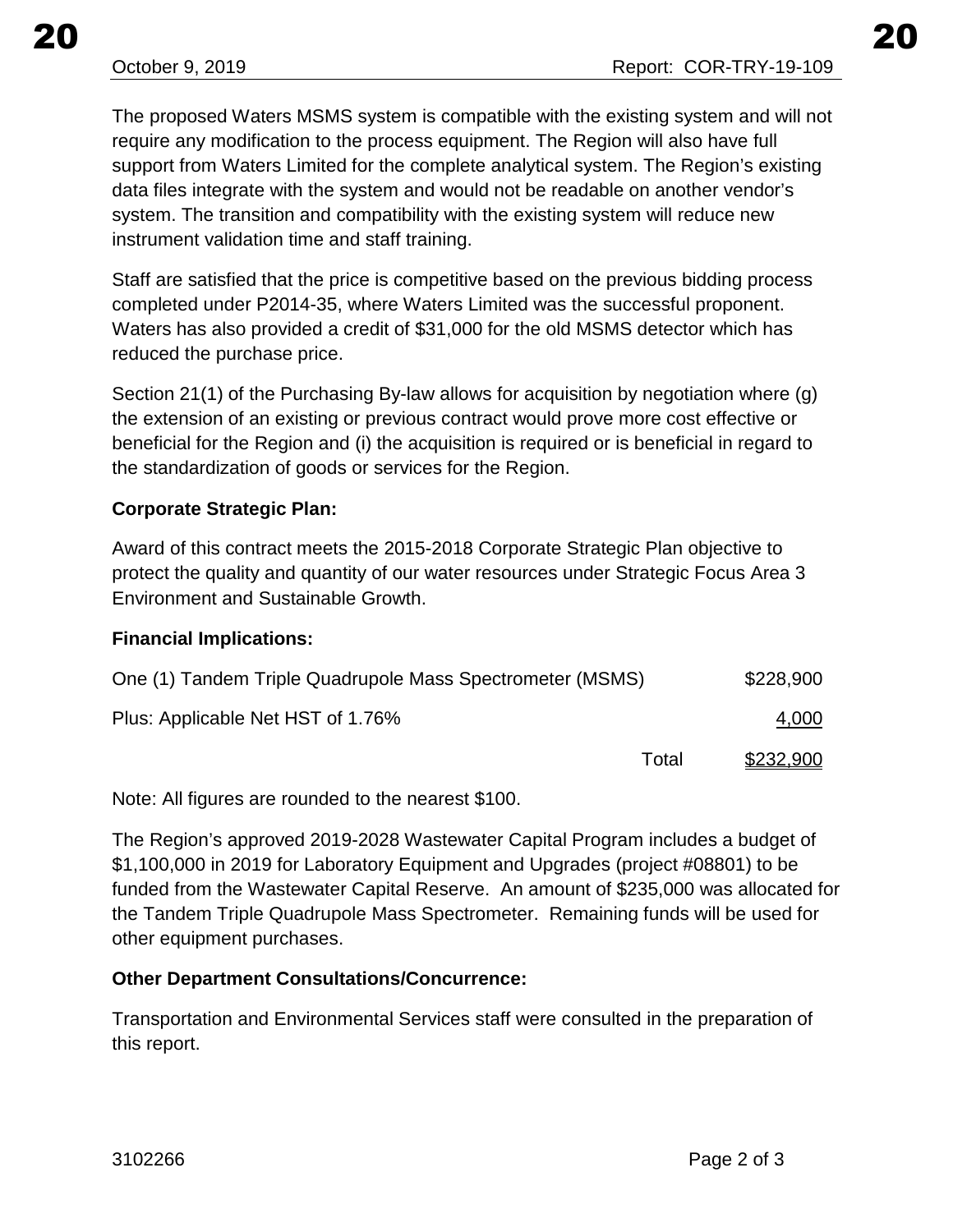## **Attachments:** Nil

**Prepared By: Lisa Evans**, Manager, Procurement/Chief Purchasing Officer

**Approved By: Craig Dyer**, Commissioner, Corporate Services/Chief Financial Officer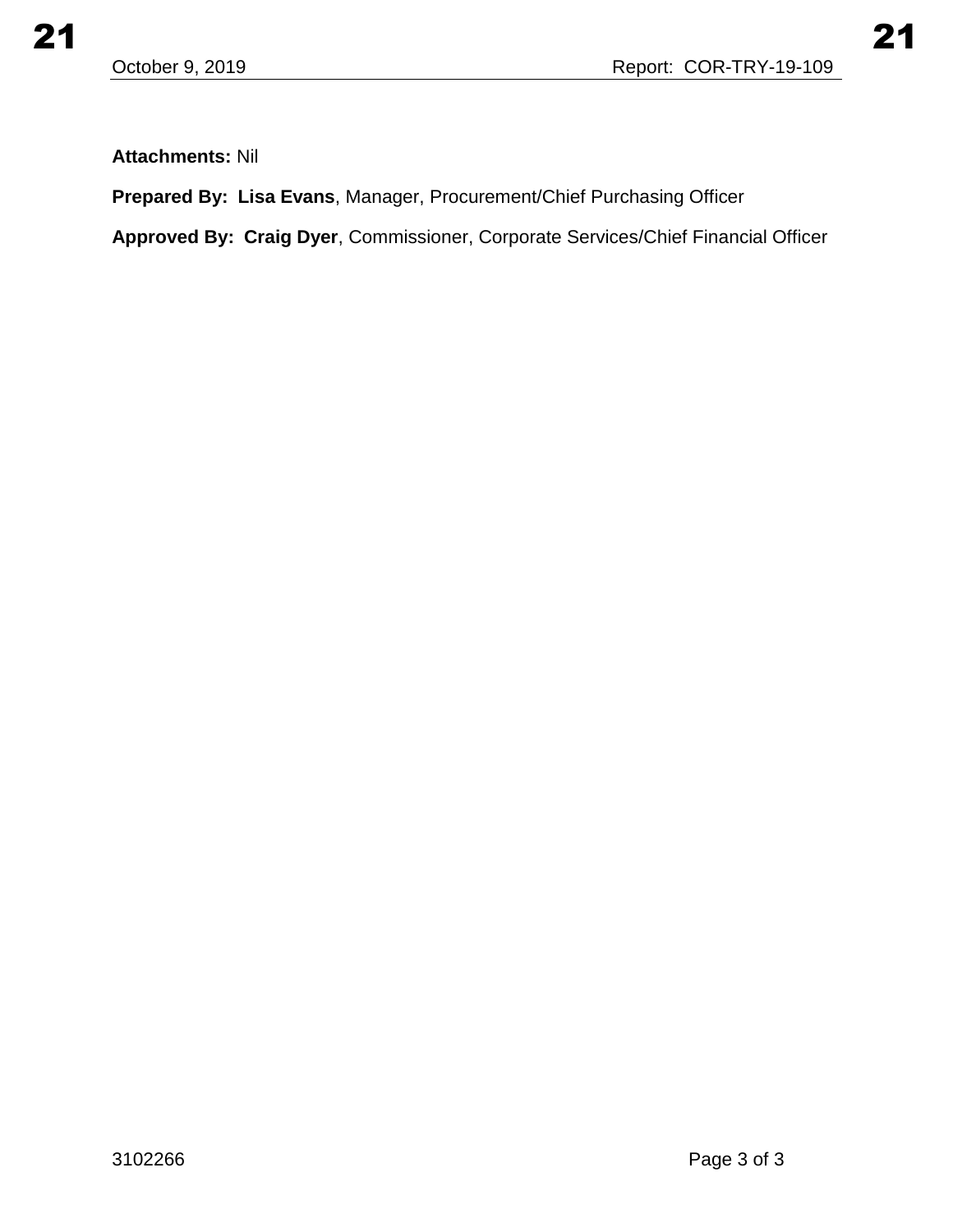<span id="page-19-0"></span>

**Report:** COR-TRY-19-110

# **Region of Waterloo**

# **Corporate Services**

# **Treasury Services (Procurement)**

**To:** Regional Chair Karen Redman and Members of Regional Council

**Date:** October 9, 2019 **File Code:** F18-40

## **Subject: P2019-14 Low Floor Wheelchair Accessible Mini Bus**

#### **Recommendation:**

That the Regional Municipality of Waterloo approve the purchase of one (1) Low Floor Wheelchair Accessible Mini Bus with Creative Carriage Ltd. in the amount of \$171,250 plus all applicable taxes as set out in report COR-TRY-19-110 dated October 9, 2019; and

That the Regional Municipality of Waterloo approve an increase in project cost of \$51,250 to be funded from the Investing in Canada Infrastructure Program (73%, \$37,400) and from the Accessible Service Reserve (27%, \$13,850).

## **Summary:** Nil

## **Report:**

Four (4) Low Floor Wheelchair Accessible Mini Buses were awarded to Creative Carriage, who was also named the Vendor of Record (VOR) for all Low Floor Wheelchair Accessible Mini Buses for a five (5) year period ending June 30, 2024 under report COR-TRY-19-73 dated June 26, 2019. Staff are recommending the purchase of one (1) expansion vehicle to help address unaccommodated requests for accessible transit service as per the approved 2019 budget.

The 2019 Budget provision for the expansion MobilityPLUS bus was for a lift type MobilityPLUS bus at a budgeted cost of \$120,000. As approved by Planning & Works Committee on June 18, 2019 (see report TES-TRS-19-16), the Region will be using low floor "ramp style" buses for the MobilityPLUS service. The propsed increase to the approved budget is to cover the cost difference between the lift type bus and the low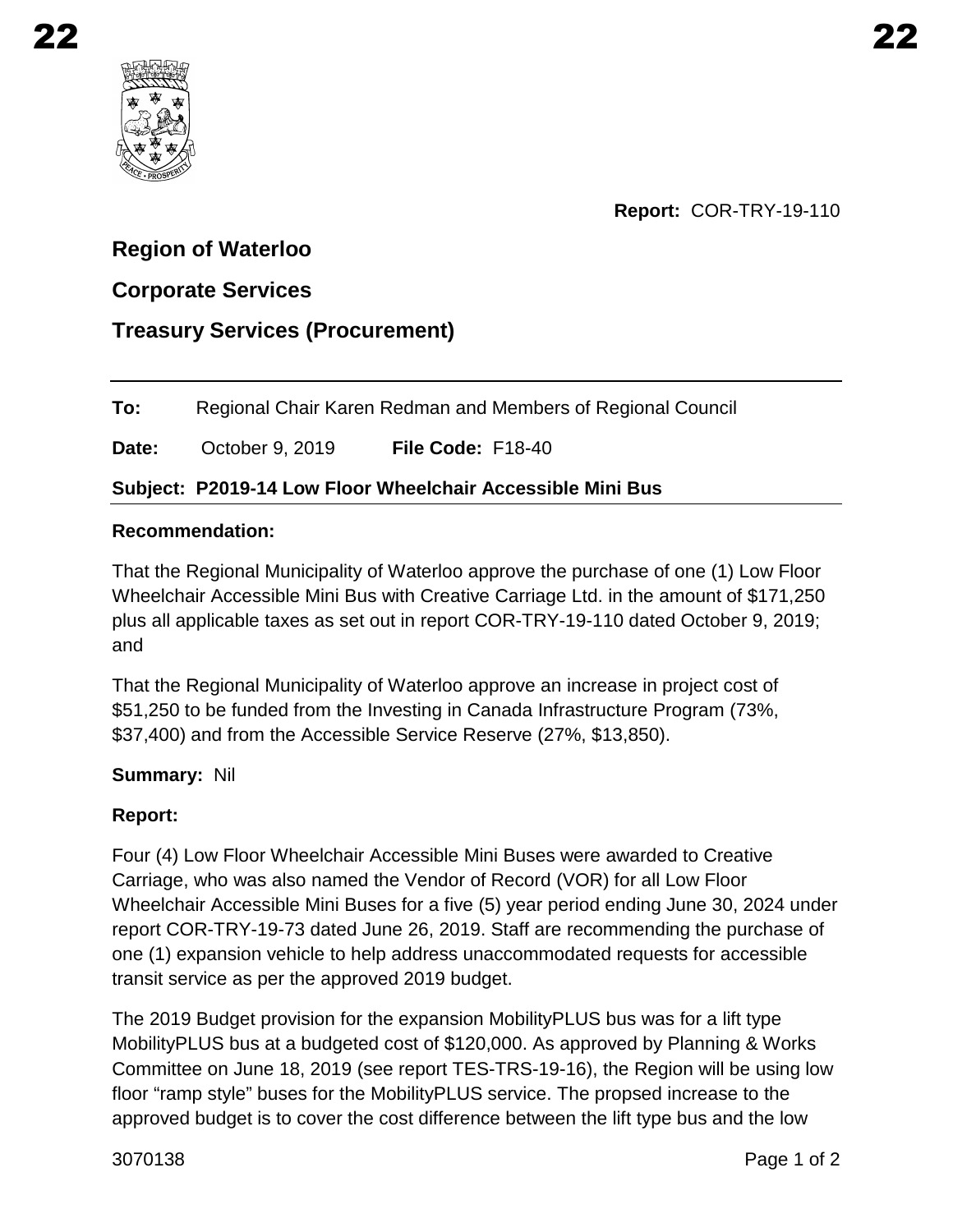floor ramp style bus.

## **Corporate Strategic Plan:**

Award of this contract meets the 2015-2018 Corporate Strategic Plan objective to create a public transportation network that is integrated, accessible, affordable and sustainable under Strategic Focus Area 2, Sustainable Transportation.

#### **Financial Implications:**

| P2019-14                          |       | \$171,300        |
|-----------------------------------|-------|------------------|
| Plus: Applicable Net HST of 1.76% |       | 3,000            |
|                                   | Total | <u>\$174,300</u> |

Note: All figures are rounded to the nearest \$100.

The Region's Approved 2019-2028 GRT Capital Program includes a budget of \$120,000 for Mobility Plus Vehicle Additions (Project #66007) to be funded from the Investing in Canada Infrastructure Program (73%, \$87,600) and from the Accessible Service Reserve (27%, \$32,400).

Subject to Council approval, the additional costs of \$51,300 will be funded from the Investing in Canada Infrastructure Program (73%, \$37,400) and from the Accessible Service Reserve (27%, \$13,800).

## **Other Department Consultations/Concurrence:**

Grand River Transit staff was consulted in the preparation of this report.

## **Attachments:** Nil

**Prepared By: Lisa Evans**, Manager, Procurement/Chief Purchasing Officer

**Approved By: Craig Dyer,** Commissioner Corporate Services/Chief Financial Officer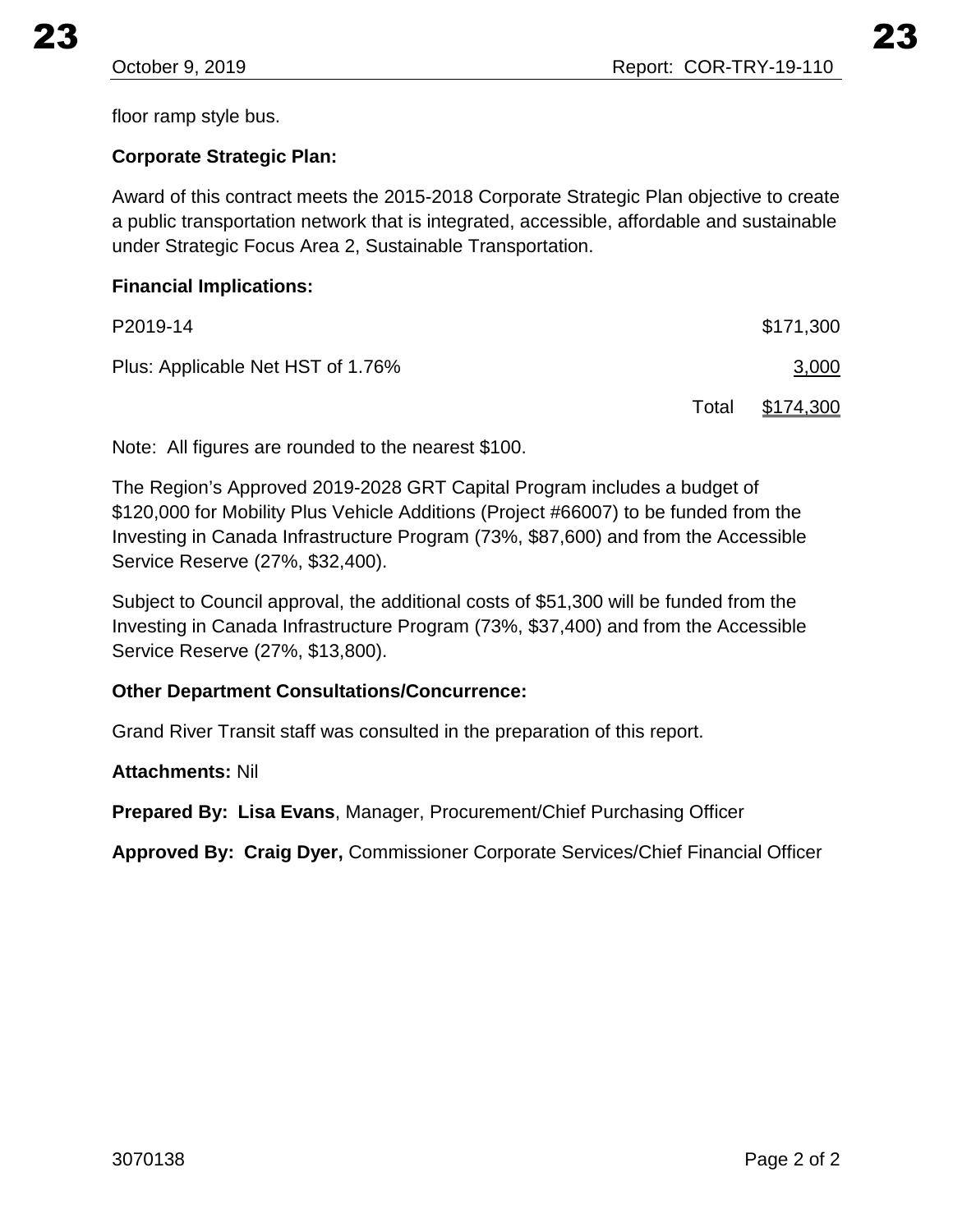<span id="page-21-0"></span>

**Report:** COR-TRY-19-111

# **Region of Waterloo**

# **Corporate Services**

# **Treasury Services (Procurement)**

**To:** Regional Chair Karen Redman and Members of Regional Council

**Date:** October 9, 2019 **File Code:** F18-60

## **Subject: C2019-16 Waterloo Region Housing Bathroom Renovations**

#### **Recommendation:**

That the Regional Municipality of Waterloo accept the proposal of Strik Baldinelli Moniz Ltd., for C2019-16 Waterloo Region Housing Bathroom Renovations in the amount of \$365,650.00 plus all applicable taxes as set out in report COR-TRY-19-111 dated October 9, 2019.

## **Summary:** Nil

## **Report:**

Proposals were called for C2019-16 Waterloo Region Housing Bathroom Renovations and were advertised in the Record, on the Ontario Public Buyers Association website and on the Region's website. Three (3) proposals were received. The proposals were evaluated using pre-determined technical criteria which included project understanding and approach, experience of the project manager, experience of support staff, experience with similar projects, cost control during design and construction and price. Following the qualitative evaluation, one (1) proponent was shortlisted and their price envelope opened. The proposal was opened in the presence of A. Wendell, B. Pick and C. De Wys.

The following proposal was shortlisted:

Strik Baldinelli Moniz Ltd. Kitchener, ON

The proposal submitted by Strik Baldinelli Moniz Ltd. obtained a high overall score.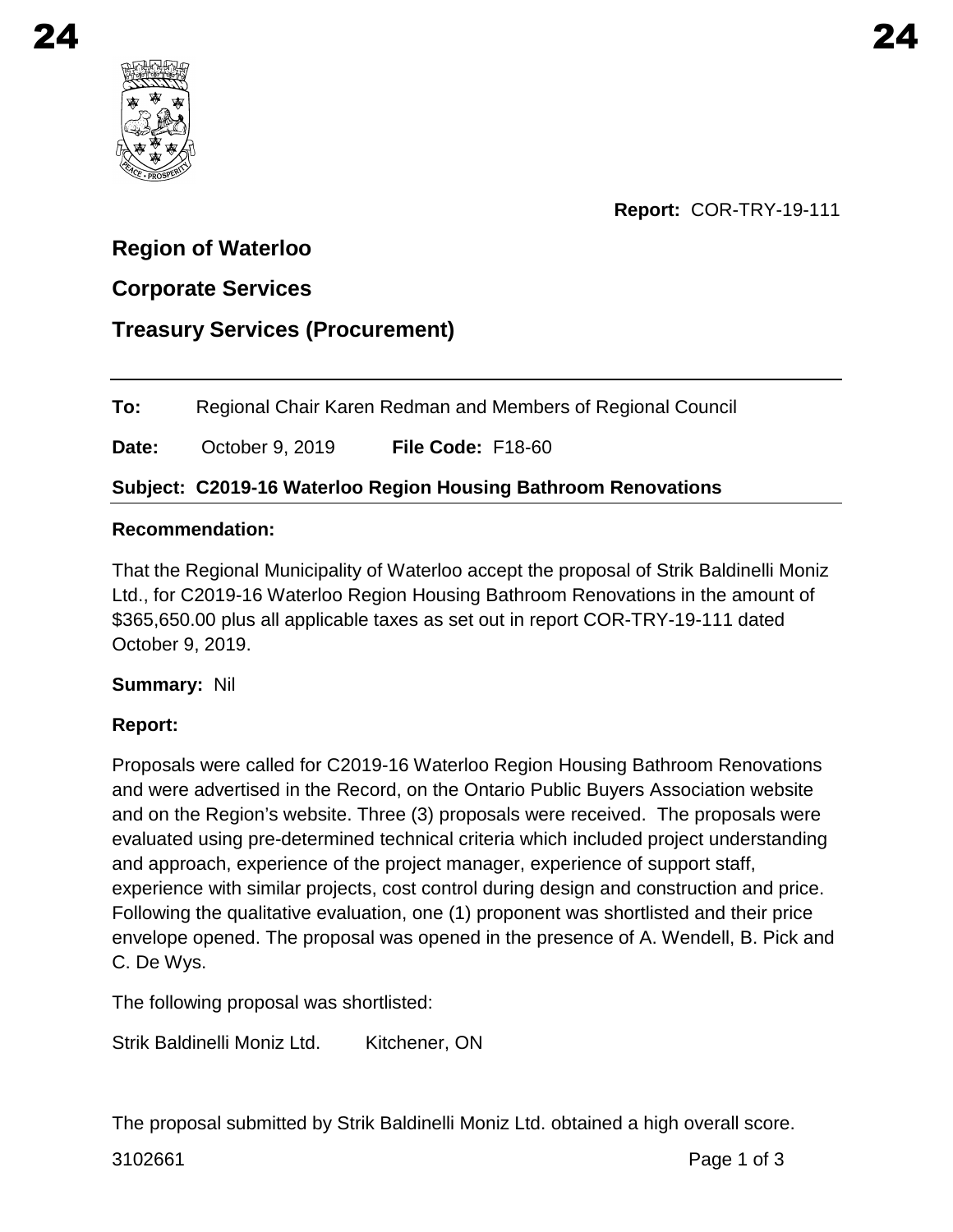The work under this contract includes architectural and engineering services, including contract administration during and post construction for the design and renovation of the bathrooms in twenty-six (26) Waterloo Regional Housing properties.

The detailed design portion of this work is planned for 2019. Design services are to include detailed cost estimates to a Class B standard of accuracy, drawings and specifications. Work is to include the replacement of tubs, tile surround, sink/vanities, flooring, lighting, mirrors, toilets, painting, trim work, exhaust fans, and installation of humidistats. In locations where domestic water copper piping has not been replaced as part of prior renovations, then the entire unit will have the copper lines replaced with cross-linked polyethylene (PEX) from the basement service entrance to each bathroom, including a line to the kitchen sink, laundry tub, and hose bibs.

The project is divided into two (2) phases with approximately half of the sites planned to be renovated in 2020 (Phase 1) and the remainder in 2021 (Phase 2).

The consultant is also to investigate any incentives that are available through Union Gas or the associated electrical utilities as part of the project.

The final date of acceptance for this proposal is November 27, 2019.

#### **Corporate Strategic Plan:**

Award of this contract meets the 2015-2018 Corporate Strategic Plan objective to ensure regional programs and services are efficient, effective and provide value for money under Strategic Focus Area 5, Responsive and Engaging Government Services.

#### **Financial Implications:**

| C <sub>2019</sub> -16             |       | \$365,400 |
|-----------------------------------|-------|-----------|
| Plus: Applicable Net HST of 1.76% |       | 6,400     |
|                                   | Total | \$371,800 |

Note: All figures are rounded to the nearest \$100.

The Region's approved 2019-2028 Waterloo Region Housing (WRH) Capital Program (managed by Facilities Management) provides \$10,024,000 for various projects in 2019 funded through a combinations of property taxes (13%; \$1,305,000) grants (1%; \$78,000), the Building Lifecycle Reserve (33%; \$3,267,000) and the Housing Reserve (53%; \$5,374,000).

To date, a total of \$6,304,000 has been committed or spent. The 2019 budget provision for this project is \$550,000 and the cost of this work is \$178,200 (32%) under budget. The savings can be attributed to lower billing rates than budgeted. Since the project will be divided into two (2) phases, it anticipated that approximately \$185,900 (50%) will be 3102661 Page 2 of 3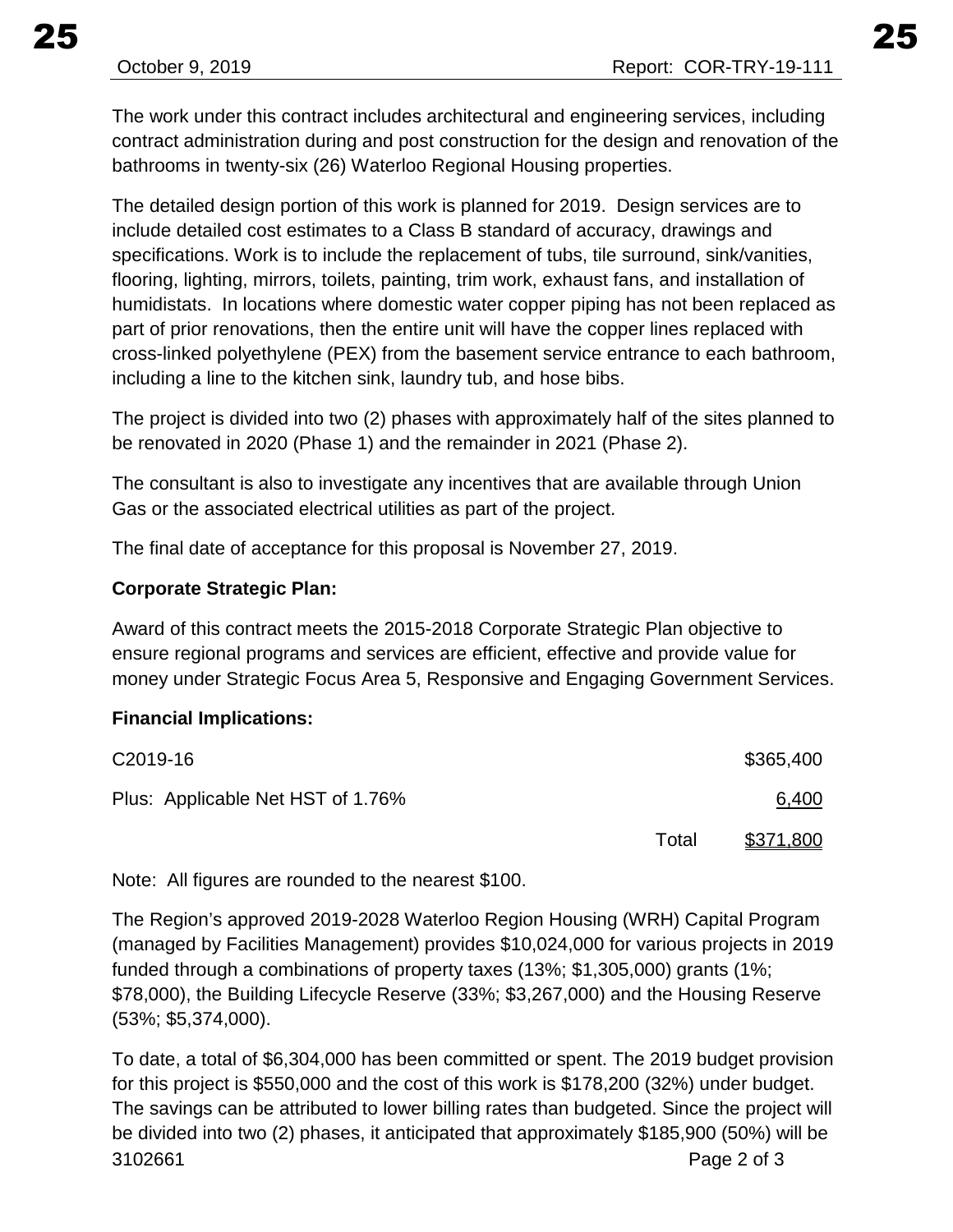incurred in 2020 (Phase 1) with the balance of \$185,900 to be incurred in 2021 (Phase 2). Subject to Council approval, the preliminary 2020-2029 Housing Services Capital program will be prepared accordingly.

## **Other Department Consultations/Concurrence:**

Community Services and Facilities and Fleet Management staff were consulted in the preparation of this report.

**Attachments:** Nil

**Prepared By: Lisa Evans,** Manager, Procurement/Chief Purchasing Officer

**Approved By: Craig Dyer**, Commissioner, Corporate Services/Chief Financial Officer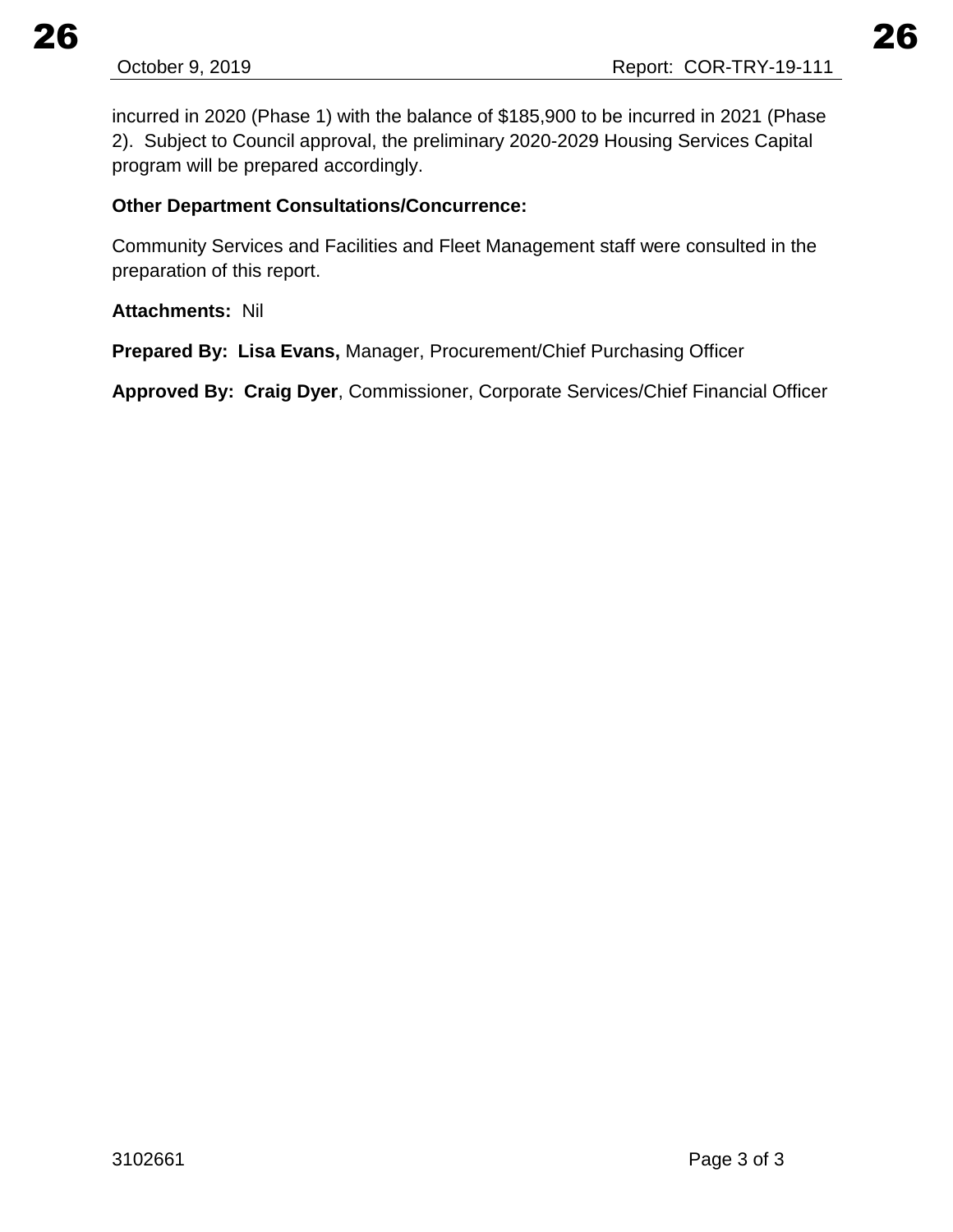# <span id="page-24-0"></span>**The Regional Municipality of Waterloo**

# **Community Services Committee**

# **Summary of Recommendations to Council**

The Community Services Committee recommends as follows:

- 1. That the Regional Municipality of Waterloo take the following actions, as outlined in CSD-HOU-19-17/COR-TRY-19-104, dated October 1, 2019, regarding the Region's Affordable Housing Strategy 2014-2019 (AHS); the Investment in Affordable Housing (IAH) 2014 Extension Year 6; and the Ontario Priorities Housing Initiative (OPHI) Year 1 funding, for a total funding allocation of \$5,472,513:
	- a) Approve the two recommended Priority Projects, per the affordable rental housing Request for Proposal (RFP) P2019-18 (see Attachment 1);
	- b) Approve Regional Development Charge grants for the two recommended Priority Projects in accordance with existing Regional policy;
	- c) Authorize the Director, Housing Services, to execute and deliver all documentation required by the Province and the Region to fund the recommended Priority Projects (see Attachment 1) and to finalize the funding and conditions with the proponents; and,
	- d) Authorize the Commissioner, Community Services, to execute such agreements and documentation in a form satisfactory to the Regional Solicitor, as required, to process the advance of funding to the approved proponents.

## **\*\*Conflict of Interest, M. Harris\*\***

- 2. That the Regional Municipality of Waterloo provide the following feedback to the Government of Ontario, in response to its proposed regulatory amendments to Ontario Regulation 257/00 of the Ambulance Act. The proposed amendments are in regards to providing select 911 patients with alternative care options for prehospital care other than transport to the emergency department.
	- 1) Overall, Region of Waterloo Paramedic Services supports the proposed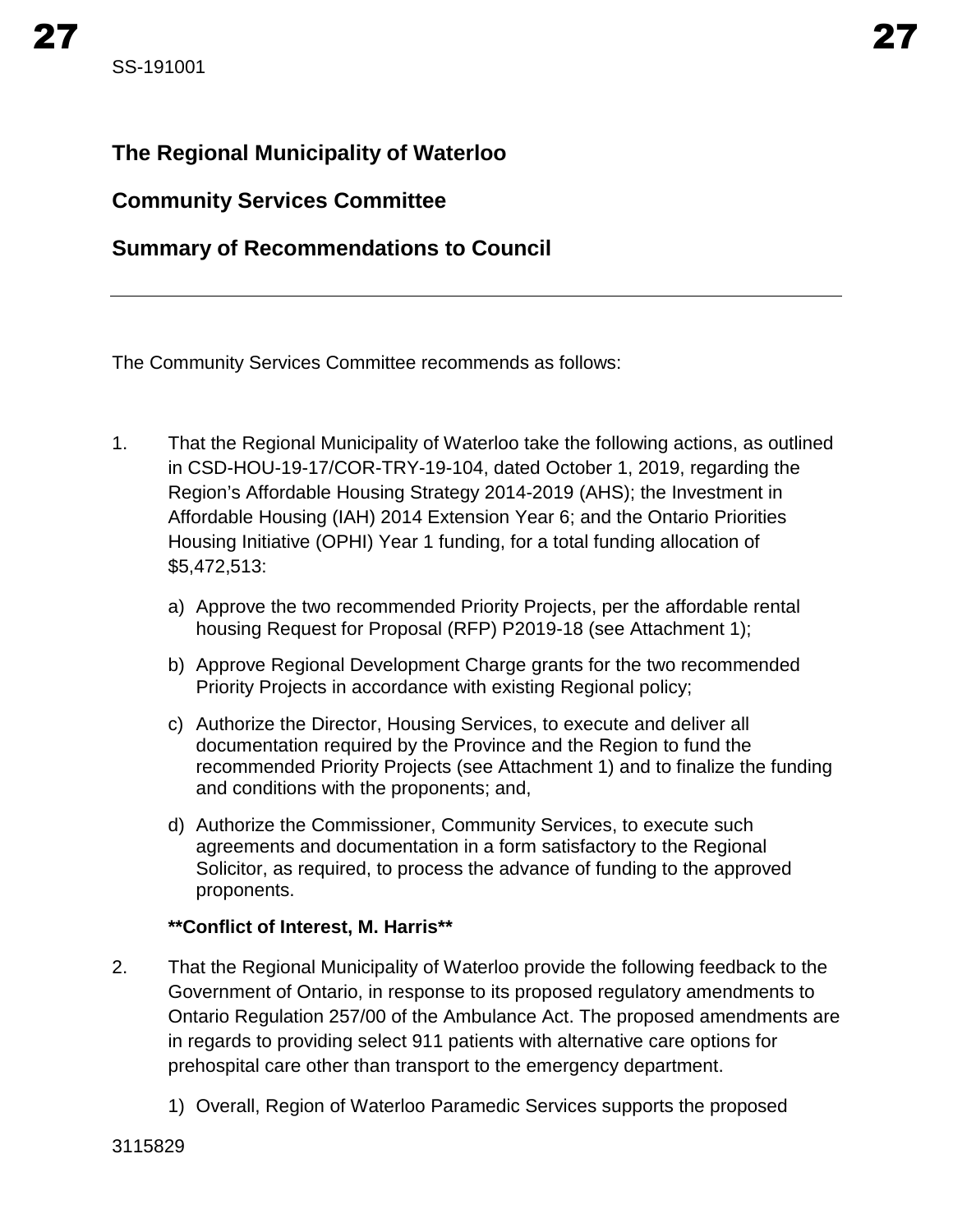amendments to Ontario Regulation 257/00 of the Ambulance Act.

- 2) Region of Waterloo Paramedic Services would like to echo the Ontario Association of Paramedic Chiefs' (OAPC's) responses, submitted to Enhancing Emergency Services in Ontario (EESO) in June 2019, as part of stakeholder feedback on the proposed new models of care in Ontario. Specifically:
	- a) In alignment with the OAPC, the Region of Waterloo supports the development and implementation of alternative destination, treat and release, treat and refer as well as dispatch-based "hear and refer" options;
	- b) If the Ministry were to consider the "hear and refer" option in the future, the addition of this care option requires movement on the dispatch reform processes, for which the Region of Waterloo has long advocated;
	- c) More consultation is requested from all municipal and Paramedic Services system partners in order to operationalize and implement these changes, which will have many operational implications for paramedic services;
	- d) Region of Waterloo Paramedic Services supports the establishment of a College of Paramedicine, with the inclusion of appropriate and targeted medical oversight provisions.
	- e) Region of Waterloo Paramedic Services also supports the continued investment in, and expansion of, community paramedicine programs in Ontario, including in the Region of Waterloo, where positive results have already been seen early in the program's implementation.

[PHE-PSV-19-10]

October 1, 2019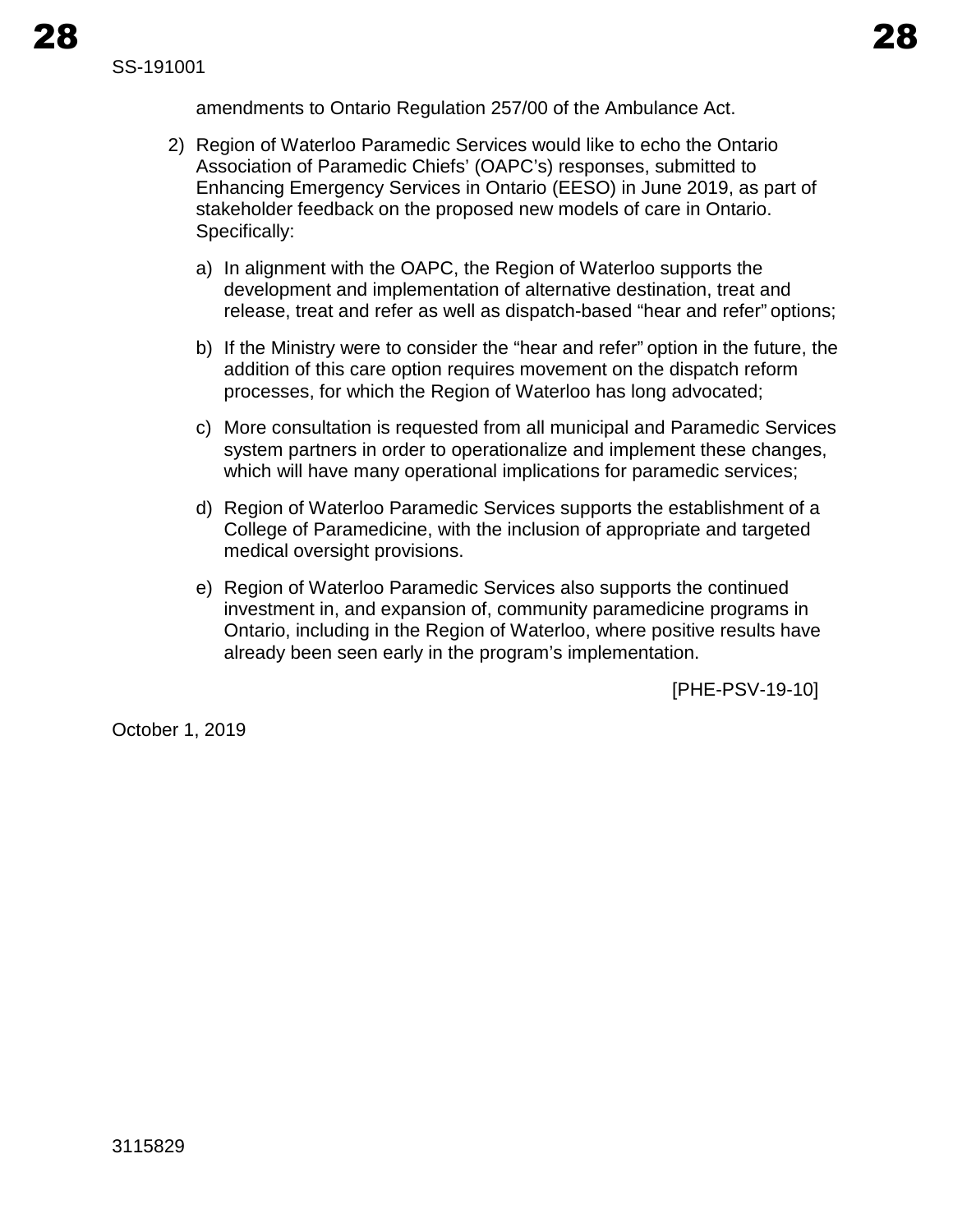# <span id="page-26-0"></span>**The Regional Municipality of Waterloo**

# **Administration and Finance Committee**

# **Summary of Recommendations to Council**

The Administration and Finance Committee recommends as follows:

1. That the Region of Waterloo amend the 2019-2028 Transportation Capital Program by advancing \$1,624,000 from 2020 to 2019 for project 07122 Fischer-Hallman Road from Plains road to 500M South of Bleams, as described in report COR-FSD-19-45 dated October 1, 2019.

October 1, 2019

3117057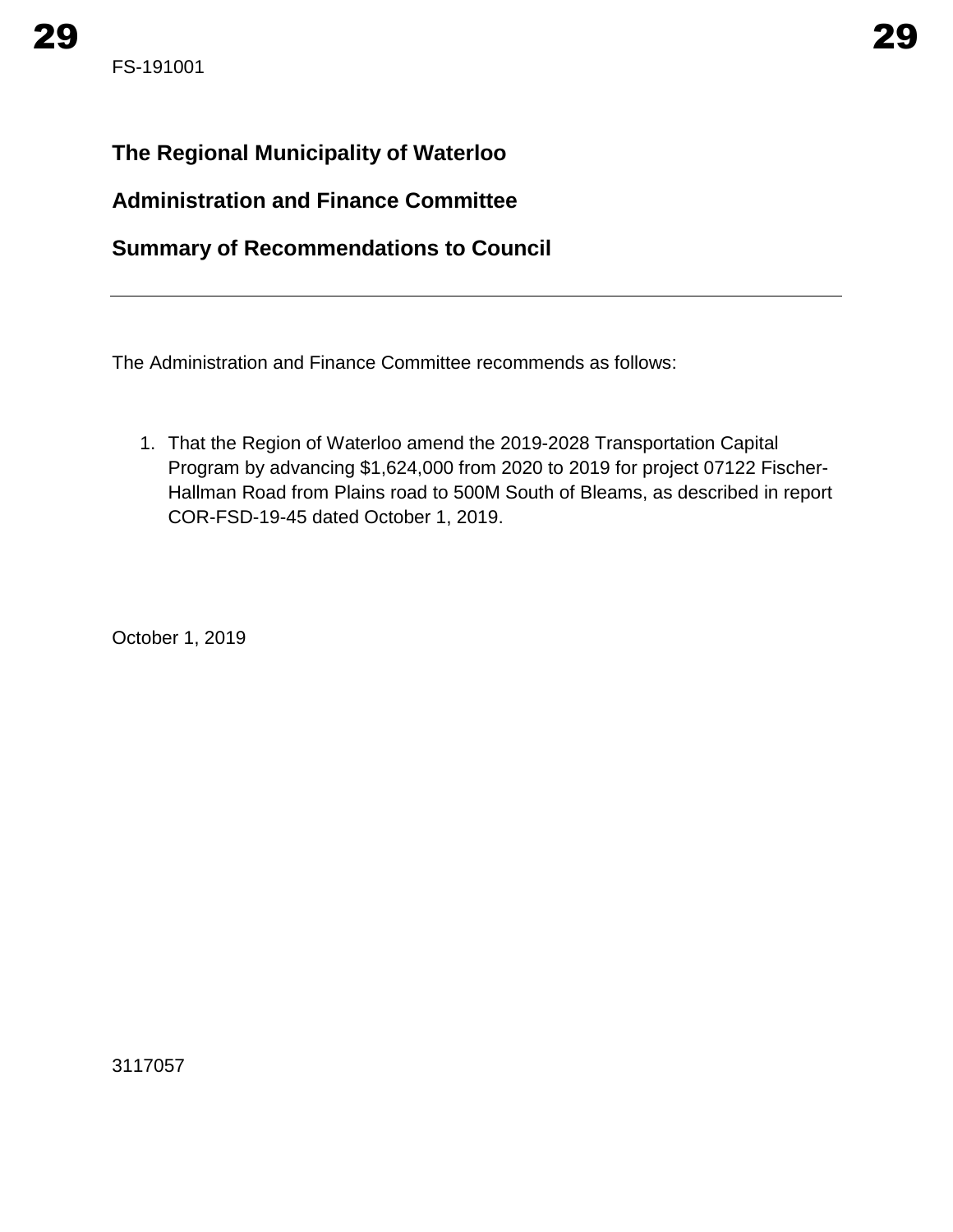# <span id="page-27-0"></span>**The Regional Municipality of Waterloo**

# **Planning and Works Committee**

# **Summary of Recommendations to Council**

The Planning and Works Committee recommends as follows:

- 1. That The Regional Municipality of Waterloo direct and authorize the Regional Solicitor to take the following actions with respect to the expropriation of lands for the reconstruction of Church Street East in the Township of Woolwich in the Regional Municipality of Waterloo as detailed in report PDL-LEG-19-48 dated October  $1<sup>st</sup>$ , 2019:
	- 1. Complete application(s) to the Council of The Regional Municipality of Waterloo, as may be required from time to time, for approval to expropriate land, which is required for the reconstruction of Church Street East (Regional Road 86) extending from approximately 120 metres east of Spruce Lane to west of Arthur Street and described as follows:

## **Fee Simple Partial Taking:**

- i. Part of Lot 2 Plan 558, being Parts 1 and 2 on 58R-20601 (Part of PIN 22212-0148 (LT)) (10 Church Street East, Township of Woolwich);
- ii. Part of Lots 3 and 4 Plan 558, being Part 1 on 58R-20600 (Part of PIN 22212-0147 (LT)) (16 Church Street East, Township of Woolwich);
- iii. Part of Lot 5 Plan 558, being Part 1 on 58R-20599 (Part of PIN 22212-0135 (LT)) (18 Church Street East, Township of Woolwich);
- iv. Part of Lot 5 Plan 558, being Part 1 on 58R-20589 (Part of PIN 22212- 0134 (LT)) (20 Church Street East, Township of Woolwich);
- v. Part of Lots 6 and 7 Plan 558, being Part 1 on 58R-20598 (Part of PIN 22212-0395 (LT)) (22-24 Church Street East, Township of Woolwich);
- vi. Part of Lot 8 Plan 558, being Part 1 on 58R-20597 (Part of PIN 22212- 0132 (LT)) (26 Church Street East, Township of Woolwich);
- vii. Part of Lot 75 Plan 560, being Part 1 on 58R-20591 (Part of PIN 22221-0009 (LT)) (27 Church Street East, Township of Woolwich);
- viii. Part of Lots 9 and 10 Plan 558, being Part 1 on 58R-20596 (Part of PIN 22212-0131 (LT)) (28 Church Street East, Township of Woolwich);
- ix. Part of Lot 76 Plan 560, being Part 1 on 58R-20590 (Part of PIN 22221-0010 (LT)) (29 Church Street East, Township of Woolwich);
- x. Part of Lot 10 Plan 558, being Part 1 on 58R-20595 (Part of PIN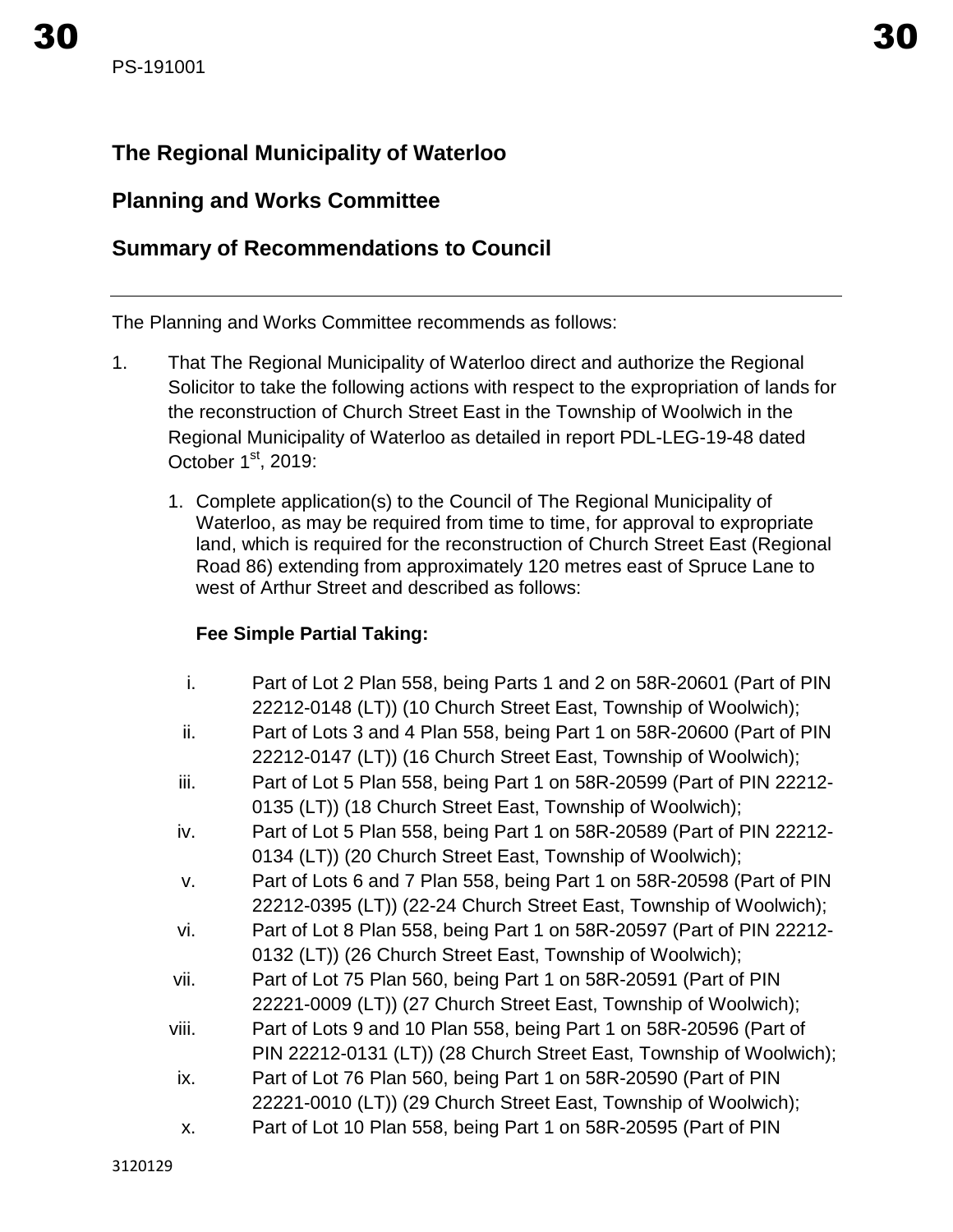PS-191001

- 22212-0130 (LT)) (30 Church Street East, Township of Woolwich); xi. Part of Lot 10 Plan 558, being Part 1 on 58R-20594 (Part of PIN 22212-0129 (LT)) (32 Church Street East, Township of Woolwich);
- xii. Part of Lots 11 and 12 Plan 558, being Part 1 on 58R-20593 (Part of PIN 22212-0128 (LT)) (34 Church Street East, Township of Woolwich);

## **Temporary Easement – Grading:**

The right and easement, being a temporary easement in gross, for the free and unobstructed, right, interest and easement terminating on the 31 day of December, 2025, for itself, its successors and assigns, and anyone authorized by it, on, over, under and through the following properties for the purposes of excavation, construction, installation, replacement, alteration, grading, and landscaping as required in connection with the multi-use trail, and all related improvements, and works ancillary thereto and for such purposes, the free, unimpeded and unobstructed access to the lands at all times by employees, agents, contractors, workers and anyone authorized by it, and vehicles, supplies and equipment at all times and for all purposes and things necessary for or incidental to the exercise and enjoyment of the right and easement:

| xiii.  | Part of Lot 2 Plan 558, being Parts 3 and 4 on 58R-20601 (Part of PIN |
|--------|-----------------------------------------------------------------------|
|        | 22212-0148 (LT)) (10 Church Street East, Township of Woolwich);       |
| xiv.   | Part of Lots 3 and 4 Plan 558, being Part 2 on 58R-20600 (Part of PIN |
|        | 22212-0147 (LT)) (16 Church Street East, Township of Woolwich);       |
| XV.    | Part of Lot 5 Plan 558, being Part 2 on 58R-20599 (Part of PIN 22212- |
|        | 0135 (LT)) (18 Church Street East, Township of Woolwich);             |
| xvi.   | Part of Lot 5 Plan 558, being Part 2 on 58R-20589 (Part of PIN 22212- |
|        | 0134 (LT)) (20 Church Street East, Township of Woolwich);             |
| xvii.  | Part of Lots 6 and 7 Plan 558, being Part 2 on 58R-20598 (Part of PIN |
|        | 22212-0395 (LT)) (22-24 Church Street East, Township of Woolwich);    |
| xviii. | Part of Lot 8 Plan 558, being Part 2 on 58R-20597 (Part of PIN 22212- |
|        | 0132 (LT)) (26 Church Street East, Township of Woolwich);             |
| xix.   | Part of Lot 75 Plan 560, being Part 2 on 58R-20591 (Part of PIN       |
|        | 22221-0009 (LT)) (27 Church Street East, Township of Woolwich);       |
| XX.    | Part of Lots 9 and 10 Plan 558, being Part 2 on 58R-20596 (Part of    |
|        | PIN 22212-0131 (LT)) (28 Church Street East, Township of Woolwich);   |
| xxi.   | Part of Lot 76 Plan 560, being Part 2 on 58R-20590 (Part of PIN       |
|        | 22221-0010 (LT)) (29 Church Street East, Township of Woolwich);       |
| xxii.  | Part of Lot 10 Plan 558, being Part 2 on 58R-20595 (Part of PIN       |
|        | 22212-0130 (LT)) (30 Church Street East, Township of Woolwich);       |
| xxiii. | Part of Lot 10 Plan 558, being Part 2 on 58R-20594 (Part of PIN       |
|        | 22212-0129 (LT)) (32 Church Street East, Township of Woolwich);       |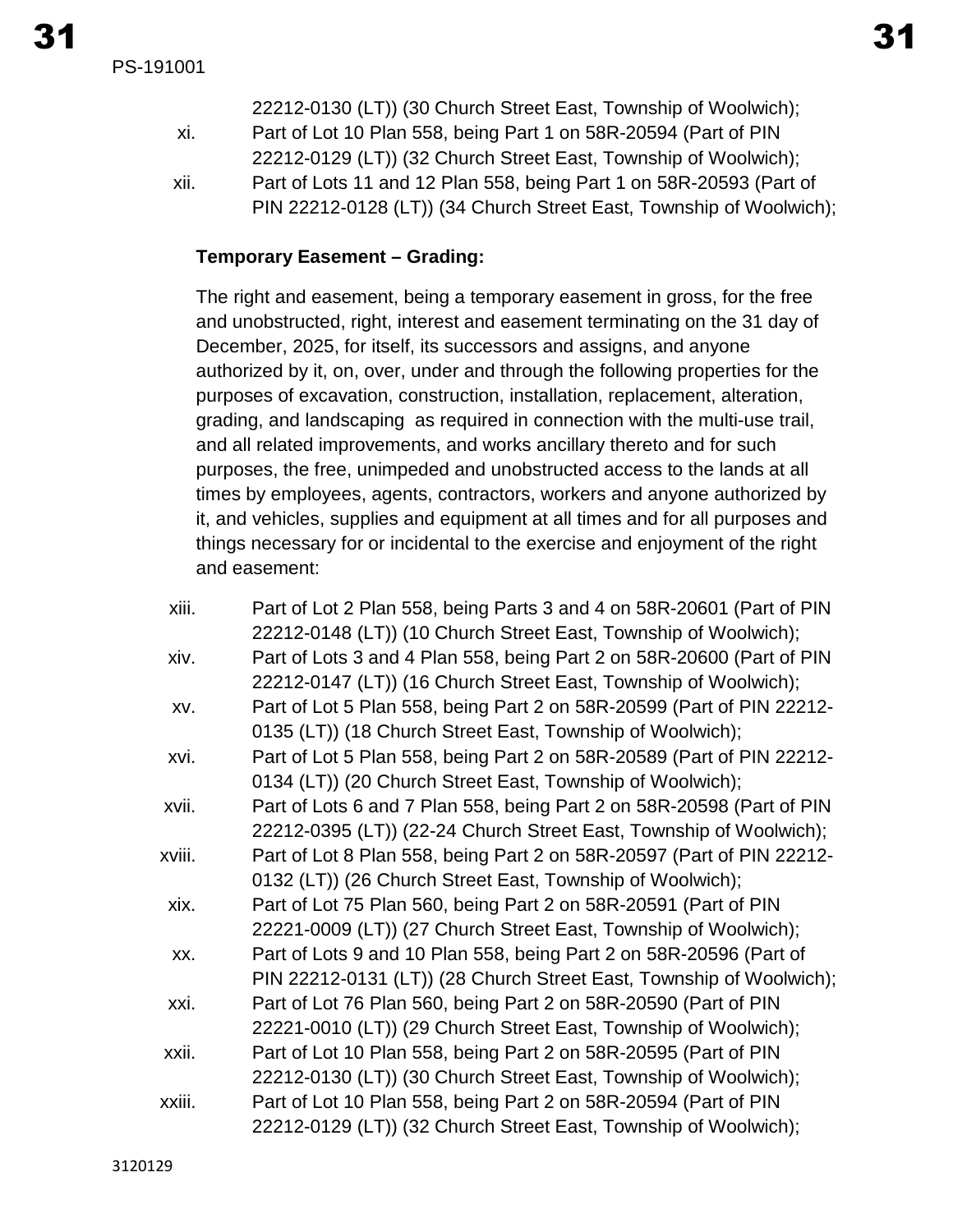- xxiv. Part of Lots 11 and 12 Plan 558, being Part 2 on 58R-20593 (Part of PIN 22212-0128 (LT)) (34 Church Street East, Township of Woolwich);
- 2. Serve notices of the above applications(s) required by the Expropriations Act (the "Act");
- 3. Forward to the Chief Inquiry Officer any requests for a hearing that may be received within the time prescribed by the Act;
- 4. Attend, with appropriate Regional staff, at any hearing that may be scheduled;
- 5. Discontinue expropriation proceedings or any part thereof, in respect of the above described lands, or any part thereof, upon the registration on title of the required documentation to complete a transaction whereby the required interests in the lands are conveyed or if otherwise deemed appropriate in the opinion of the Commissioner of Transportation and Environmental Services and the Regional Solicitor; and
- 6. Do all things necessary and proper to be done and report thereon to Regional Council in due course.
- 2. That The Regional Municipality of Waterloo direct and authorize the Regional Solicitor to take the following actions with respect to the expropriation of lands for the reconstruction of Weber Street North (Regional Road #8) from Northfield Drive to Blythwood Road in the City of Waterloo in the Regional Municipality of Waterloo as detailed in report PDL-LEG-19-49 dated October 1, 2019:
	- 1. Complete application(s) to the Council of The Regional Municipality of Waterloo, as may be required from time to time, for approval to expropriate land, which is required for the reconstruction of Weber Street North (Regional Road #8) from Northfield Drive to Blythwood Road and described as follows:

## **Fee Simple Partial Taking:**

xxv. Part of Lot 11, German Company Tract, being Parts 1, 2 & 3 on 58R-20627(Part of PIN 22280-0015(LT)) 564 Weber Street North, City of Waterloo); xxvi. Part of Lot 11, German Company Tract, being Part 4 on 58R-20627(Part of PIN 22280-0016(LT)) (560 Weber Street North, City of Waterloo); xxvii. Part of Lot 11, German Company Tract, being Parts 6, 27 & 28 on 58R-20627(Part of PIN 22280-0024(LT)) (550-560 Parkside Drive, City of Waterloo);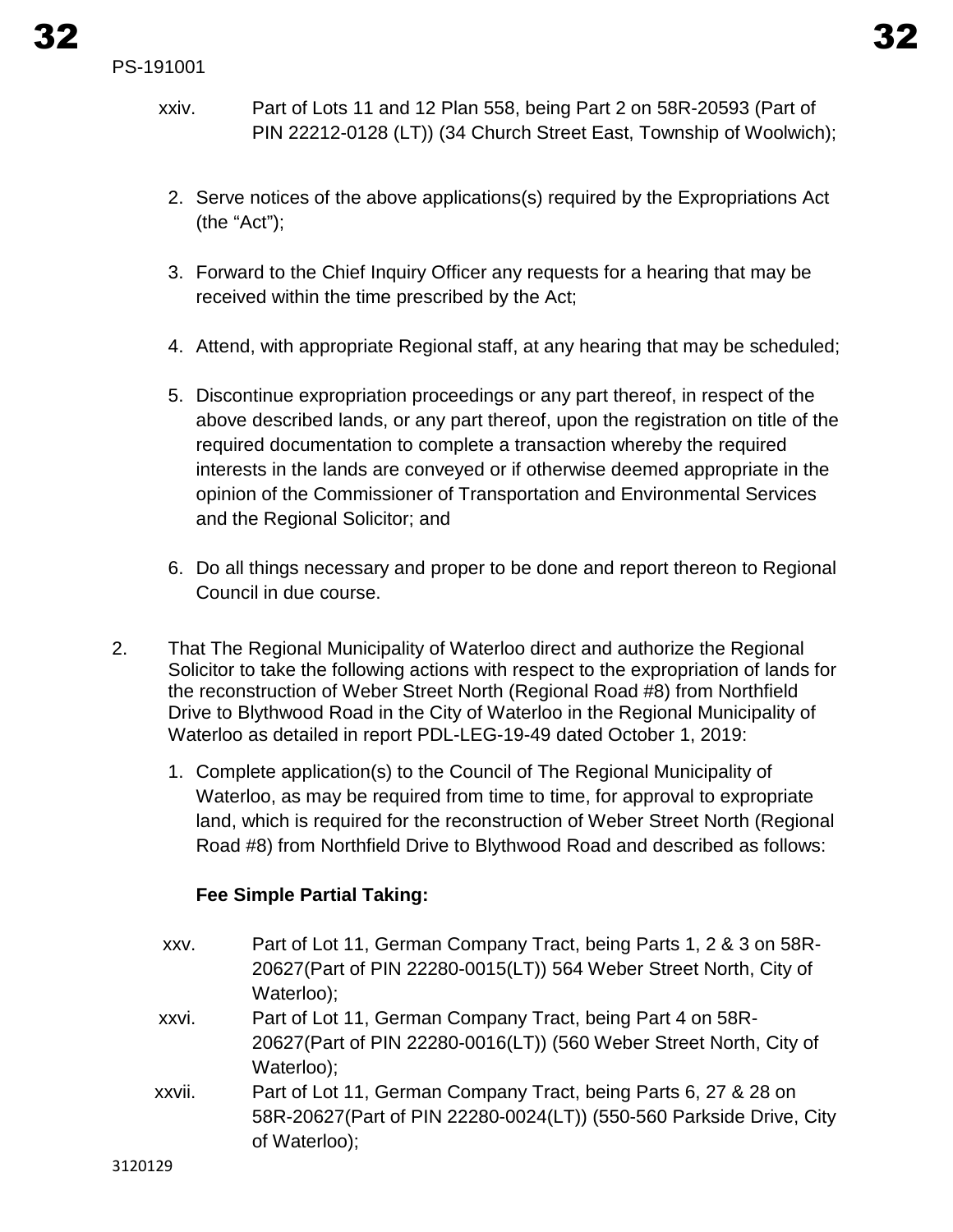| PS-191001 |                                                                                                                                                                                                             |
|-----------|-------------------------------------------------------------------------------------------------------------------------------------------------------------------------------------------------------------|
| xxviii.   | Part of Lot 24, Registered Plan 1266, being Parts 15 & 16 on 58R-<br>20627 (Part of PIN 22264-0277(LT)) (725 Glen Forest Blvd., City of<br>Waterloo);                                                       |
| xxix.     | Part of Lot 11, German Company Tract, being Part 1 on 58R-20628<br>Part of PIN 22280-0132(LT)) (445 Dutton Drive, City of Waterloo);                                                                        |
| XXX.      | Part of Lot 11, German Company Tract, being Part 2 on 58R-20628<br>(Part of PIN 22280-0029(LT)) (510 Weber Street North, City of<br>Waterloo);                                                              |
| xxxi.     | Part of Lot 11, German Company Tract, being Parts 6, 7 & 8 on 58R-<br>20628 (Part of PIN 22280-0149(LT)) (500 Weber Street North, City of<br>Waterloo);                                                     |
| xxxii.    | Part of Lot 11, German Company Tract, being Part 10 on 58R-20628<br>(Part of PIN 22280-0036(LT)) (496 Weber Street North, City of<br>Waterloo);                                                             |
| xxxiii.   | Part of Common Elements, Waterloo North Condominium Plan 83,<br>being Part 17 on Reference Plan 58R-20628 (Part of PINS 23083-<br>0001 to 23083-0116(LT)) (509-517 Weber Street North, City of<br>Waterloo) |
| xxxiv.    | Part of Lot 12, German Company Tract, being Part 2 on 58R-20626<br>(Part of PIN 22280-0284(LT)) (470 Weber Street North, City of<br>Waterloo);                                                              |

#### **Permanent Easement – Transit Shelter**

The right and easement, being an easement in gross, for itself, its successors and assigns and anyone authorized by it, in perpetuity to, at any time enter upon the following properties for purposes of constructing and maintaining a transit shelter, concrete pad, all related infrastructure, and all appurtenances thereto.

- i. Part of Lot 11, German Company Tract, being Part 5 on 58R-20627(Part of PIN 22280-0024(LT)) (550-560 Parkside Drive, City of Waterloo);
- ii. Part of Lot 27, Registered Plan 1344, being Part 11 on 58R-20627 (Part of PIN 22272-0004(LT)) (510 Glenelm Crescent, City of Waterloo);
- iii. Part of Lot 11, German Company Tract, being Part 4 on 58R-20628 (Part of PIN 22280-0029(LT)) (510 Weber Street North, City of Waterloo);

#### **Permanent Easement – Hydro Aerial:**

The right and easement, being an easement in gross, for itself, its successors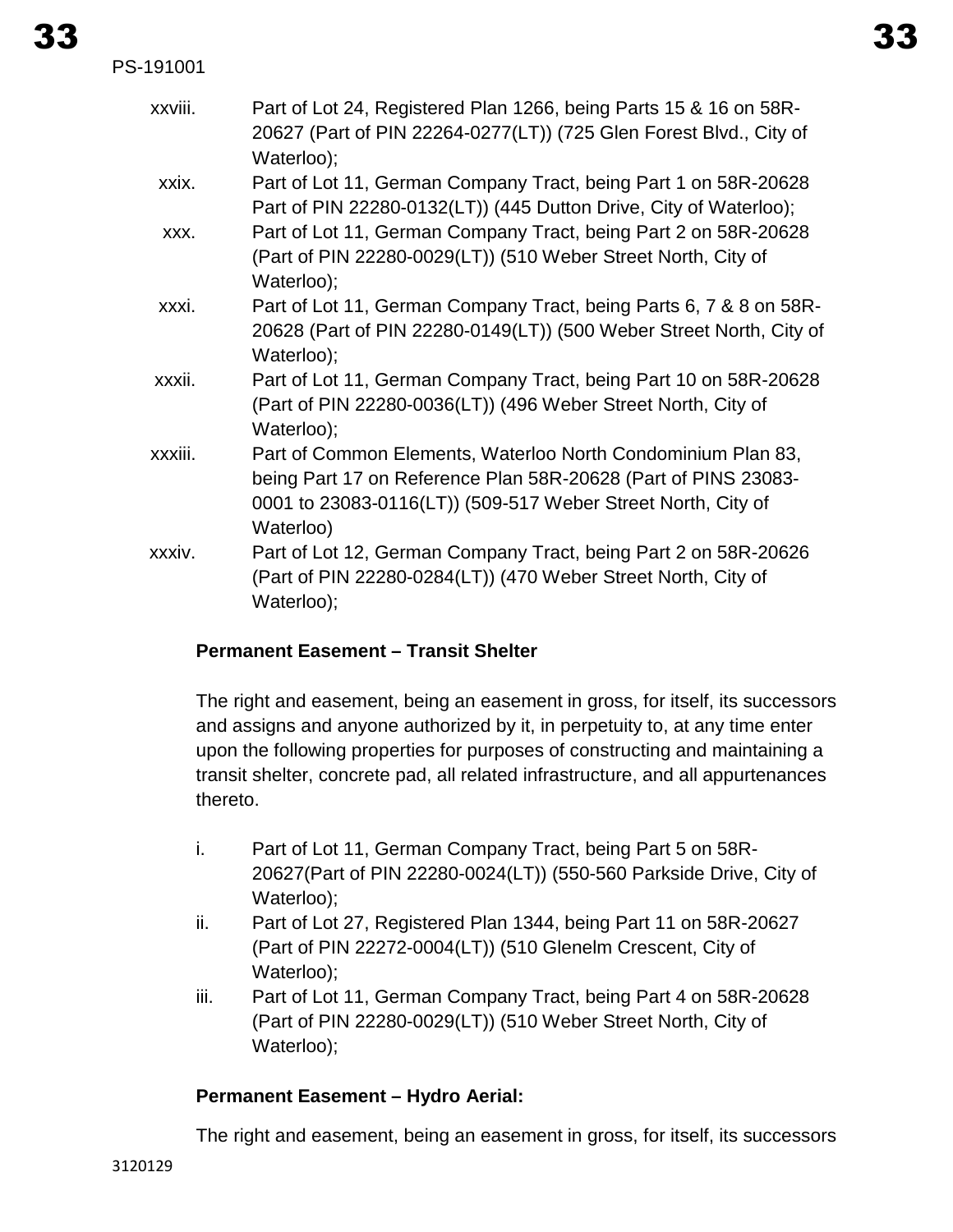and assigns and anyone authorized by it, in perpetuity to, at any time enter upon the following properties for purposes of constructing, installing, inspecting, repairing, altering, enlarging, replacing, correcting, operating, and maintaining aerial hydro installations and infrastructure overhead, including cables, pipes, conduits of all kinds, all appurtenances thereto, and maintaining required clearance areas for same, herein referred to as the aerial utility plant, which may be determined necessary from time to time through, over, upon, along and across the lands, and for all such purposes together with the free, unimpeded and unobstructed access for itself, its successors and assigns, servants, agents, contractors, workers and anyone authorized by it, and vehicles, supplies and equipment at all times and for all purposes and things necessary for or incidental to the exercise and enjoyment of the right and easement:

- i. Part of Lot 27, Registered Plan No. 1344, being Parts 8, 9 & 12 on 58R-20627 Part of PIN 22272-0004(LT)) (510 Glenelm Crescent, City of Waterloo);
- ii. Part of Lot 29, Registered Plan No. 1344, being Part 13 on 58R-20627(Part of PIN 22271-0156(LT)) (533 Parkside Drive, City of Waterloo);
- iii. Part of Lot 11, German Company Tract, being Part 3 on 58R-20628 (Part of PIN 22280-0029(LT)) (510 Weber Street North, City of Waterloo);
- iv. Part of Lot 11, German Company Tract, being Parts 5, 9, 22 & 23 on 58R-20628 (Part of PIN 22280-0149(LT)) (500 Weber Street North, City of Waterloo);

## **Permanent Easement – Hydro Anchor:**

The right and easement, being an easement in gross, for itself, its successors and assigns and anyone authorized by it, in perpetuity to, at any time enter upon the following properties for purposes of constructing, laying down, installing, inspecting, repairing, altering, enlarging, replacing, correcting, operating, and maintaining hydro installations and infrastructure, both under ground and overhead, including cables, pipes, conduits of all kinds, all necessary poles, supporting wires and braces and other equipment and appurtenances thereto, herein referred to as the utility plant, which may be determined necessary from time to time through, over, upon, along and across the lands, and for all such purposes the free, unimpeded and unobstructed access for itself, its successors and assigns, servants, agents, contractors, workers and anyone authorized by it, and vehicles , supplies and equipment at all times and for all purposes and things necessary for or incidental to the exercise and enjoyment of the right and easement:

i. Part of Lot 27, Registered Plan No. 1344, being Parts 8, 9 & 12 on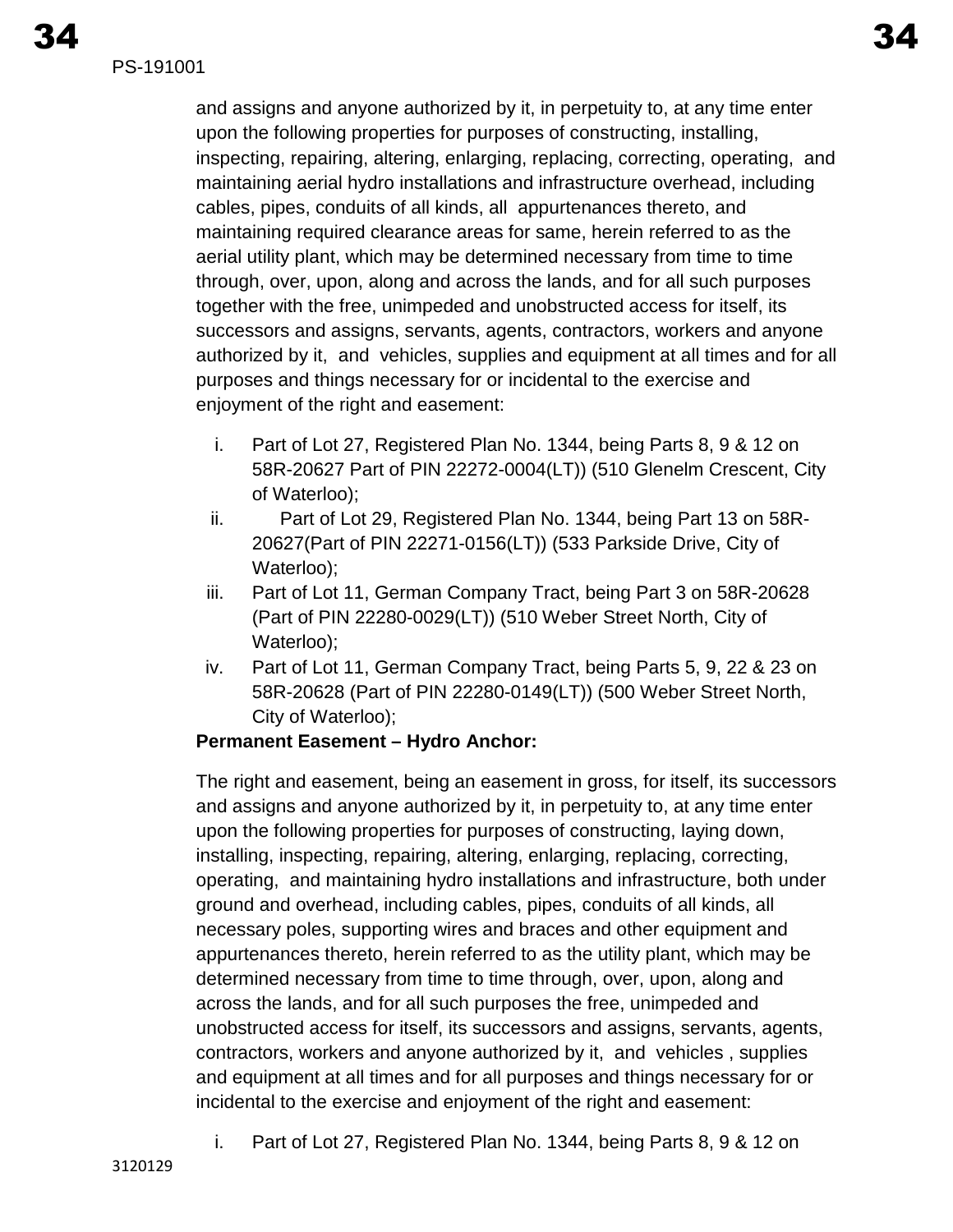PS-191001

58R-20627 (Part of PIN 22272-0004(LT)) (510 Glenelm Crescent, City of Waterloo);

- ii. Part of Lot 29, Registered Plan No. 1344, being Part 13 on 58R-20627 (Part of PIN 22271-0156(LT)) (533 Parkside Drive, City of Waterloo);
- iii. Part of Lot 11, German Company Tract, being Part 3 on 58R-20628 (Part of PIN 22280-0029(LT)) (510 Weber Street North, City of Waterloo);
- iv. Part of Lot 11, German Company Tract, being Parts 5,9, 22 & 23 on 58R-20628 (Part of PIN 22280-0149(LT)) (500 Weber Street North, City of Waterloo);

## **Temporary Easement – Grading:**

The right and easement, being a temporary easement in gross, for the free and unobstructed, right, interest and easement terminating on the 31 day of December, 2023, for itself, its successors and assigns, and anyone authorized by it, on, over, under and through the following properties for the purposes of excavation, construction, installation, replacement, alteration, grading, and landscaping as required in connection with the construction of the road improvements, and all related improvements, and works ancillary thereto and for such purposes, the free, unimpeded and unobstructed access to the lands at all times by employees, agents, contractors, workers and anyone authorized by it, and vehicles, supplies and equipment at all times and for all purposes and things necessary for or incidental to the exercise and enjoyment of the right and easement:

- i. Part of Lot 11, German Company Tract, being Parts 17, 18 & 19 on 58R-20627 (Part of PIN 22280-0015(LT)) (564 Weber Street North, City of Waterloo);
- ii. Part of Lot 11, German Company Tract, being Part 20 on 58R-20627 (Part of PIN 22280-0016(LT)) (560 Weber Street North, City of Waterloo);
- iii. Part of Lot 11, German Company Tract, being Parts 5, 21, 25 & 26 on 58R-20627 (Part of PIN 22280-0024(LT)) (550-560 Parkside Drive, City of Waterloo);
- iv. Part of Lot 24, Registered Plan 1266, being Parts 23 & 24 on 58R-20627 (Part of PIN 22264-0277(LT)) (725 Glen Forest Blvd., City of Waterloo);
- v. Part of Common Elements, Waterloo North Condominium Plan 83, being Part 18 on 58R-20628 (Part of PINS 23083-0001 – 23083- 0116(LT)) (509-517 Weber Street North, City of Waterloo);
- vi. Part of Lot 11, German Company Tract, being Parts 3,4 & 20 on 58R-20628 (Part of PIN 22280-0029(LT)) (510 Weber Street North, City of Waterloo):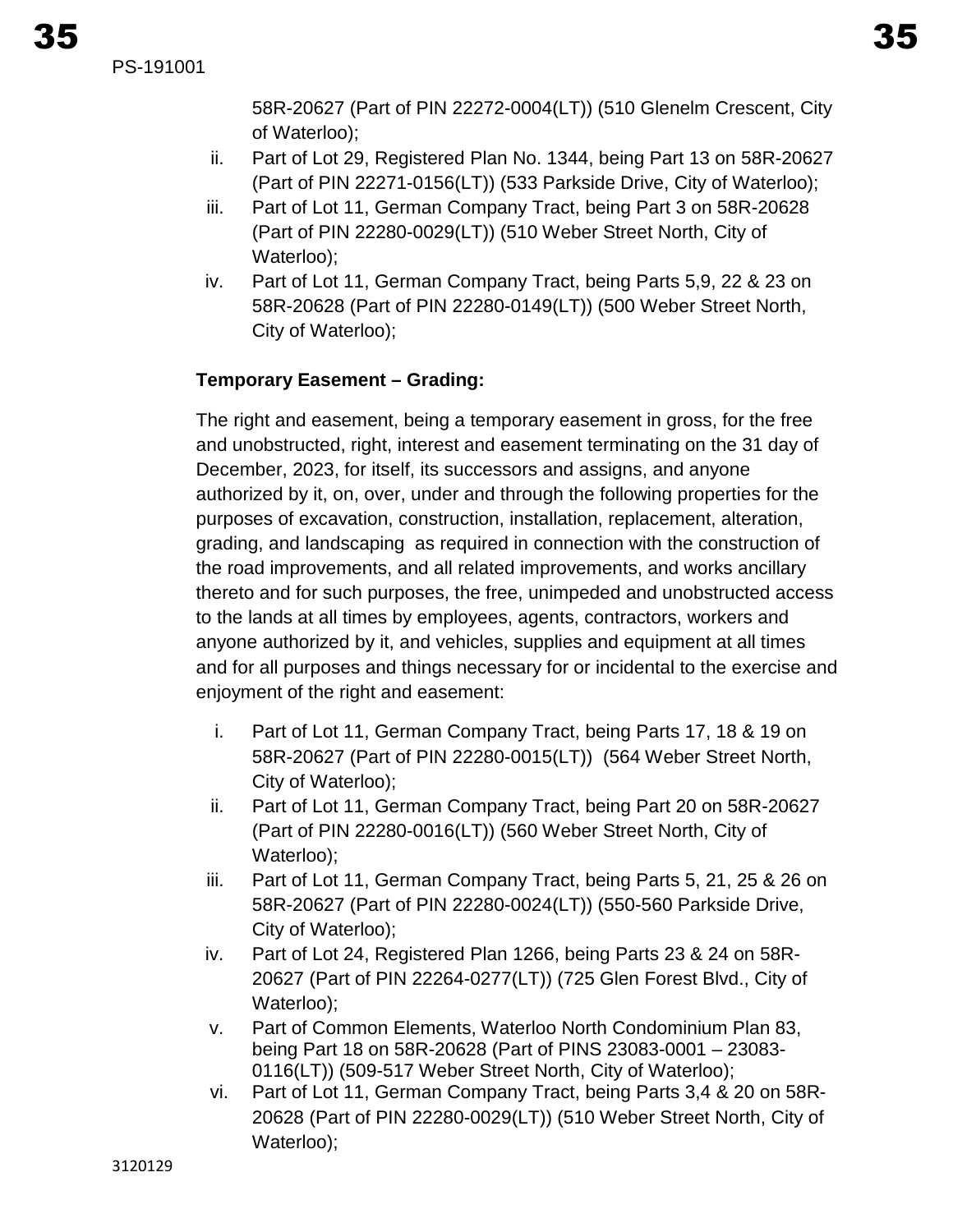- vii. Part of Lot 11, German Company Tract, being Part 19 on 58R-20628 (Part of PIN 22280-0132(LT)) (445 Dutton Drive, City of Waterloo);
- viii. Part of Lot 11, German Company Tract, being Parts 5, 9, 21, 22 & 24 on 58R-20628 (Part of PIN 22280-0149(LT)) (500 Weber Street North, City of Waterloo);
- ix. Part of Lot 11, German Company Tract, being Part 25 on 58R-20628 (Part of PIN 22280-0036(LT)) (496 Weber Street North, City of Waterloo);
- x. Part of Lot 12, German Company Tract, being Part 1 on 58R-20626(Part of PIN 22280-0284(LT)) (470 Weber Street North, City of Waterloo);
- 2. Serve notices of the above applications(s) required by the Expropriations Act (the "Act");
- 3. Forward to the Chief Inquiry Officer any requests for a hearing that may be received within the time prescribed by the Act;
- 4. Attend, with appropriate Regional staff, at any hearing that may be scheduled;
- 5. Discontinue expropriation proceedings or any part thereof, in respect of the above described lands, or any part thereof, upon the registration on title of the required documentation to complete a transaction whereby the required interests in the lands are conveyed or if otherwise deemed appropriate in the opinion of the Commissioner of Transportation and Environmental Services and the Regional Solicitor; and
- 6. Do all things necessary and proper to be done and report thereon to Regional Council in due course.
- 3. That the Regional Municipality of Waterloo take the following action with respect to the Curatorial Centre Expansion Project as described in report COR-FFM-19- 12/PDL-CUL-19-09 dated October 1, 2019:
	- a) Defer the project timeline of the Curatorial Centre Expansion Project (42046) to provide an opportunity for the Region of Waterloo staff to explore the Investing in Canada Infrastructure Program – Community, Culture and Recreation stream;
	- b) Direct staff to submit a grant application to the Province of Ontario Investing in Canada Infrastructure Program – Community, Culture and Recreation stream; and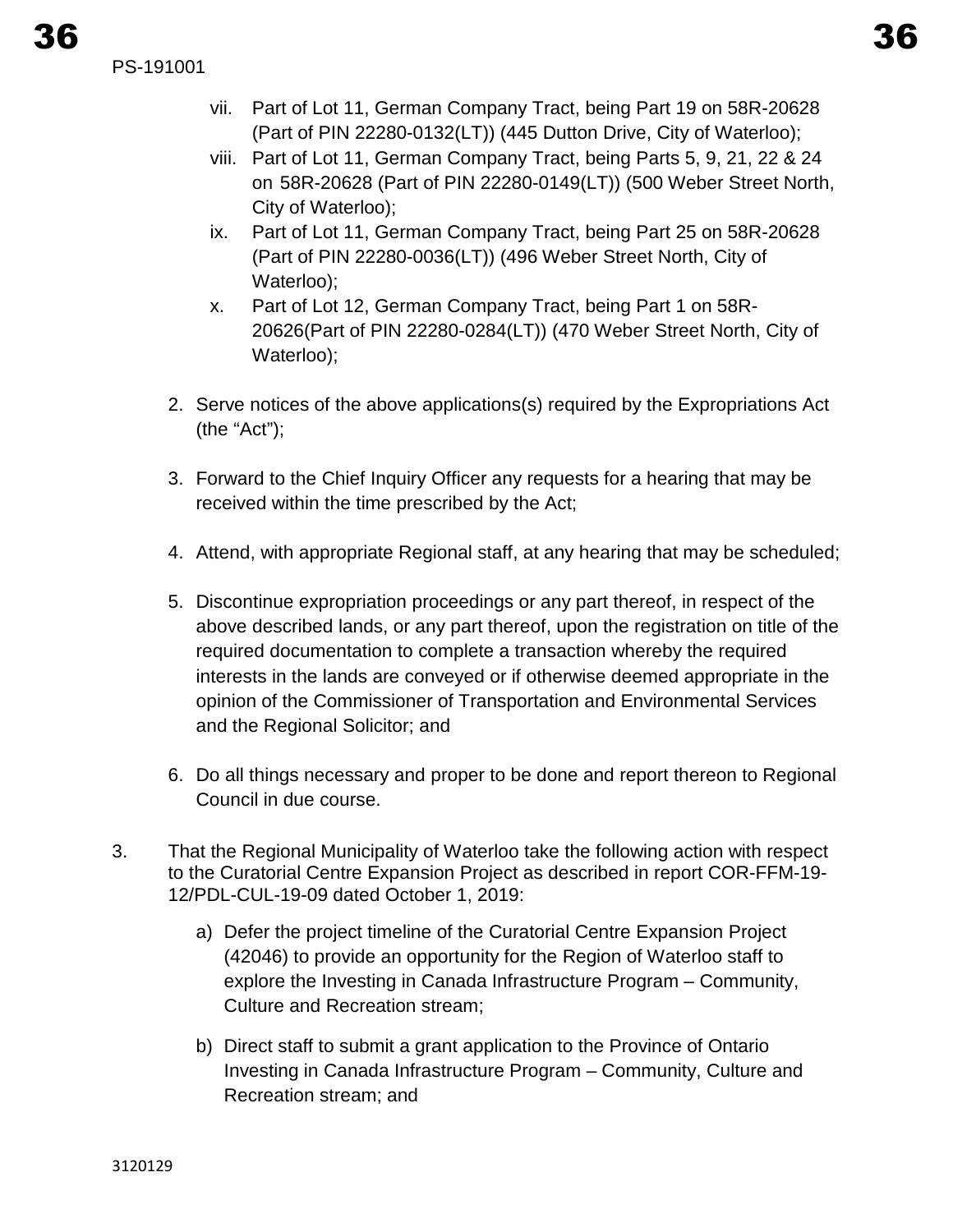- c) Allow the Canada Cultural Spaces grant agreement with Canadian Heritage to expire.
- 4. That the Regional Municipality of Waterloo take the following action with respect to the King-Victoria Transit Hub project as described in Report COR-FFM-19-13 dated October 1, 2019;
	- a) Endorse the recommended approach to continue the design process with the WZMH Architects design team;
	- b) Enter into an Agreement with WZMH Architects to complete Schematic Design services for the project at an upset limit fee of \$90,000 plus applicable taxes.
- 5. That the Regional Municipality of Waterloo take the following actions with respect to the Class Environmental Assessment for Bleams Road (Regional Road No. 56) Improvements, from Fischer-Hallman Road to Strasburg Road, in the City of Kitchener:
	- a) Approve the Recommended Design Alternative for the proposed construction and widening of Bleams Road (Regional Road No. 56) from Fischer-Hallman Road to Strasburg Road as described in Report TES-DCS-19-16 dated October 1, 2019; and
	- b) Direct staff to file a Notice of Completion with the Ministry of the Environment, Conservation and Parks (MECP) and place the Environmental Study Report on the public record for a review period of 30 days.
- 6. That the Regional Municipality of Waterloo approve the proposed name and numbering of South Boundary Road as McQueen Shaver Boulevard (Regional Road 81) in accordance with the Municipal Act for the section of South Boundary Road between Water Street (Highway 24) and Dundas Street (Highway 8), to become effective upon completion of construction, in the City of Cambridge and the Township of North Dumfries as per report TES-TRP-19-14, dated October 1, 2019.

October 1, 2019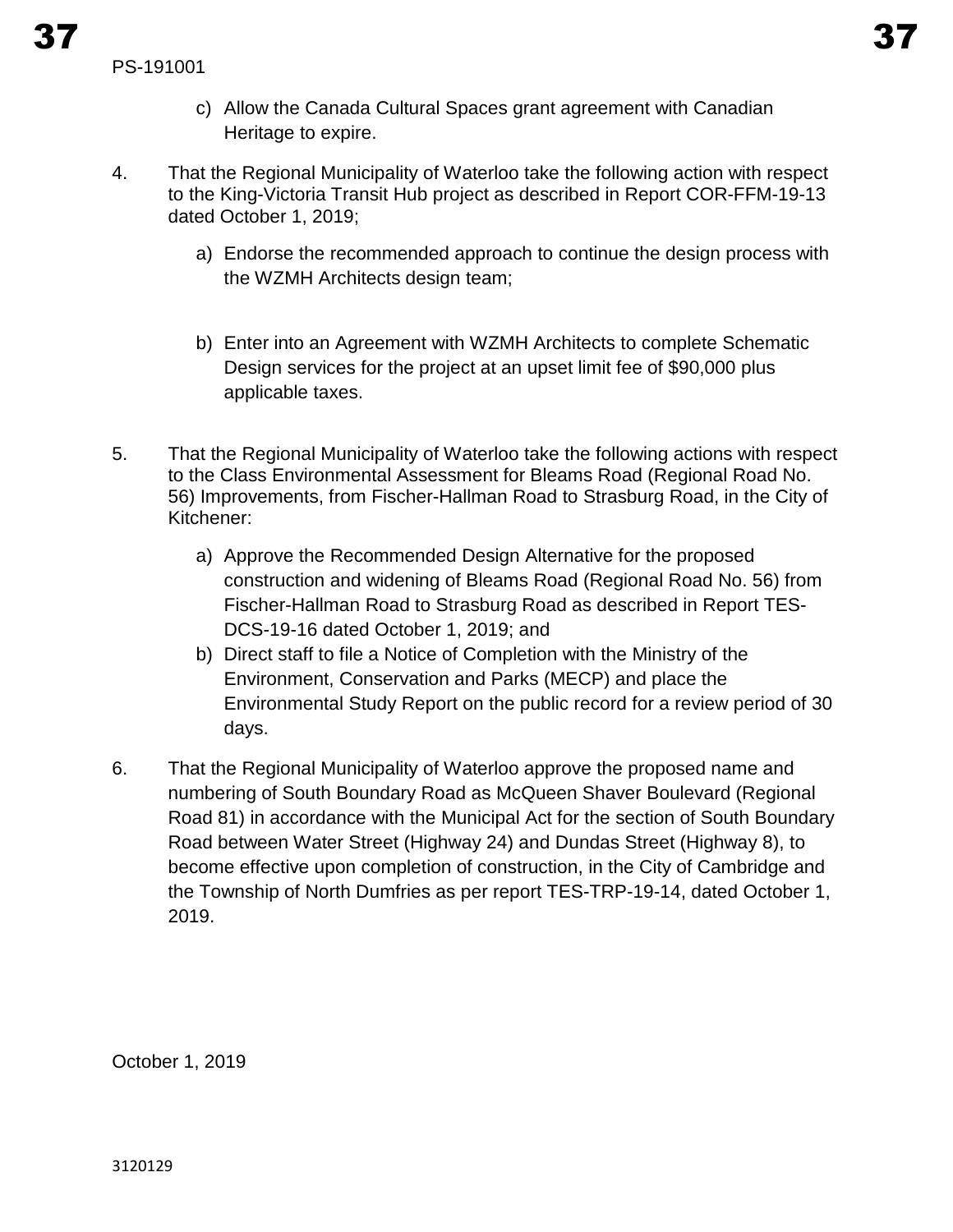<span id="page-35-0"></span>

## **Report:** COR-TRY-19-101

# **Region of Waterloo**

## **Corporate Services**

# **Treasury Services (Procurement)**

## **To:** Regional Chair Karen Redman and Members of Regional Council

## **Date:** September 18, 2019 **File Code:** F18-30

## **Subject: T2019-197 Research and Technology Park Station Area Improvements**

#### **Recommendation:**

That the Regional Municipality of Waterloo take the following action with respect to T2019-197 Research and Technology Park Station Area Improvements as set out in report COR-TRY-19-101 dated September 18, 2019:

- 1. Accept the tender of Capital Paving Inc. in the amount of \$1,061,027.97 plus all applicable taxes;
- 2. Amend the 2019 Grand River Transit Capital Program by transferring savings of \$80,100 from the Transit Hub Trail (project # 66111), funded from the Public Transit Infrastructure Fund (50%; \$40,050) and from Property Tax Supported Debentures (50%; \$40,050) to the RT Park Station Access Improvements (project # 66098);
- 3. Approve an increase in project cost of \$358,300 to be funded from Property Tax Supported Debentures for a term not to exceed 10 years.

## **Summary:** Nil

## **Report:**

Tenders were called for T2019-197 Research and Technology Park Station Area Improvements and were advertised in the Record, in the Daily Commercial News, on the Ontario Public Buyers Association website and on the Region's website. The tenders were received and opened through the Region's e-bidding system and reviewed by Procurement and program area staff.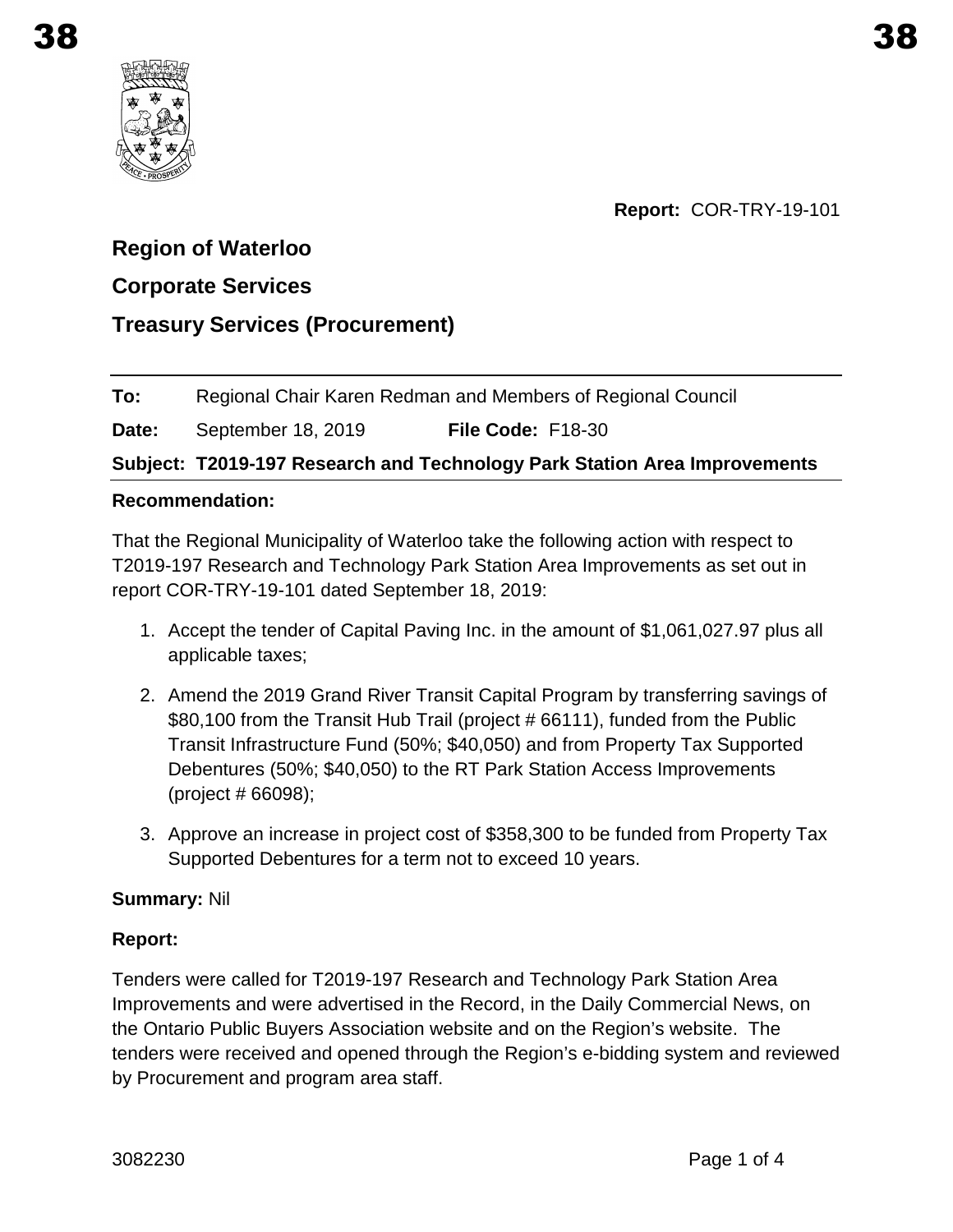The following tenders were received:

| Capital Paving Inc.                                       | Guelph, ON    | \$1,061,027.97 |
|-----------------------------------------------------------|---------------|----------------|
| I.M. Benjamins Inc. o/a Hardscape Concrete &<br>Interlock | Cambridge, ON | \$1,072,166.20 |

The work of the project is to provide improvements to the Research and Technology Park ION Station Area, between Wes Graham Way and Phillip Street in the City of Waterloo. The work includes earth excavation and grading, construction of asphalt and concrete pathways and seating areas, electrical and storm sewer installations and landscaping to connect the Research & Technology park ION Station to Wes Graham Way, the Laurel Trail and surrounding buildings.

The work is scheduled to commence in late September, 2019 and be completed in November, 2019.

The final date of acceptance for this tender is November 12, 2019.

#### **Corporate Strategic Plan:**

Award of this contract meets the 2015-2018 Corporate Strategic Plan objective to plan for and provide the infrastructure and services necessary to create the foundation for economic success under Strategic Focus Area 1, Thriving Economy.

#### **Financial Implications:**

| T2019-197                                      |           | \$1,061,000        |
|------------------------------------------------|-----------|--------------------|
| Regional Engineering, and Inspection (HST N/A) |           | 42,500             |
| <b>Consultant Engineering</b>                  |           | 15,000             |
| Soils and Materials Testing                    |           | 11,800             |
|                                                | Sub-total | \$1,130,300        |
| Plus: Applicable Net HST of 1.76%              |           | 19,100             |
|                                                | Total     | <u>\$1,149,400</u> |

Note: All figures are rounded to the nearest \$100.

The Region's approved 2019-2028 Grand River Transit Capital Program includes a budget of \$711,000 in 2019 for RT Park Station Access Improvements (project # 66098) to be funded from the Public Transit Infrastructure Fund (50%; \$355,500) and from Property Tax Supported Debentures (50%; \$355,500). In order to receive the Public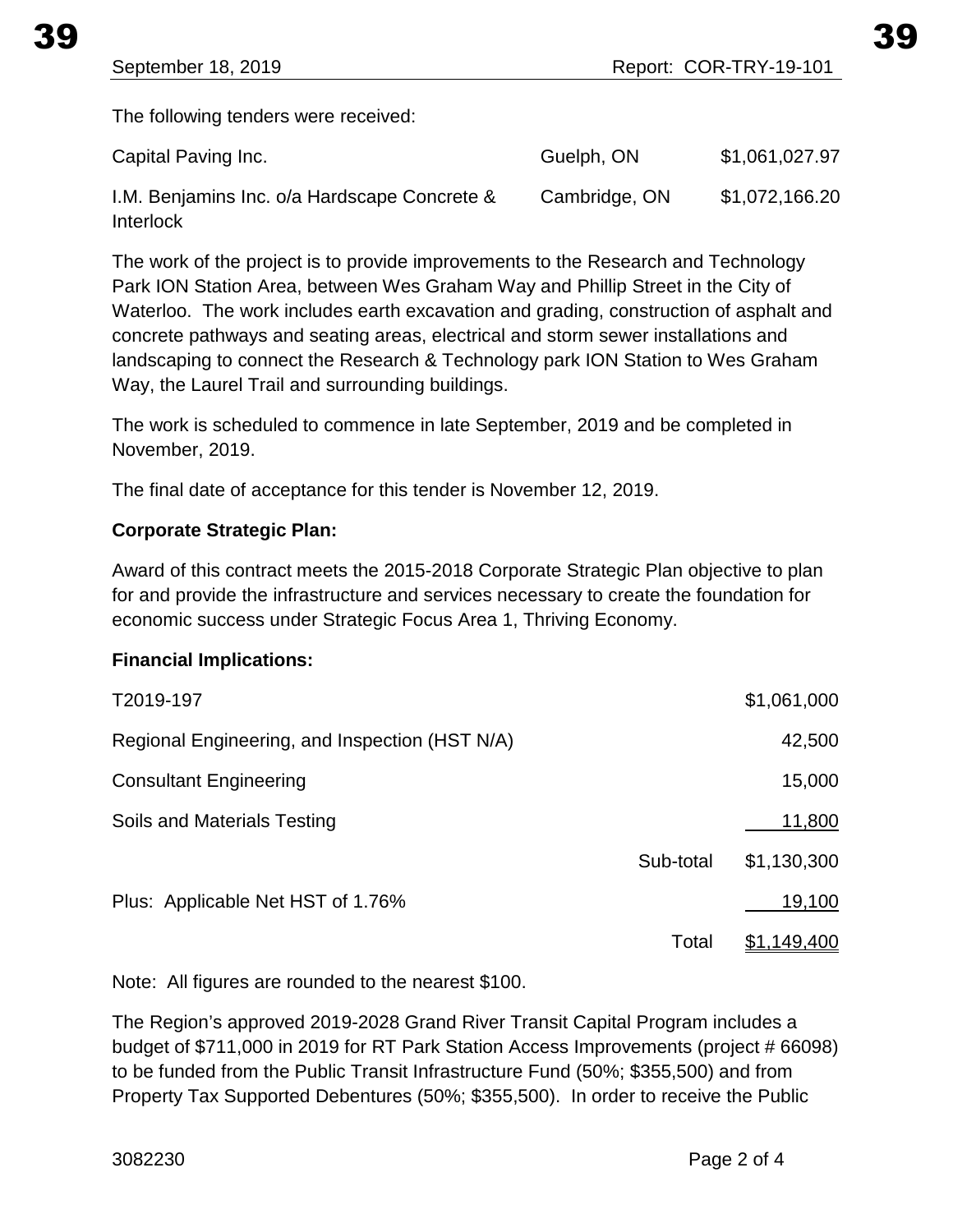40 40

Transit Infrastructure funding (\$355,500), this work must be completed before March 2020.

The cost of this work exceeds the project budget by \$438,400. The additional costs are attributable primarily to the limited availability of contractors at this time of the year, specifically contractors able to complete the concrete and landscaping work which forms a significant portion of this project. Many contractors have a significant amount of existing work on their books at this point in the season, and concrete crews in particular have been difficult to schedule this fall due to high industry demand.

The fact that the two bids received are within 2% of each other indicates that the cost represents value to the Region for this type of work at this time given the amount of work in the industry.

Subject to Council approval, the additional costs of \$438,400 will be partially funded from the Transit Hub Trail (project # 66111), which includes savings of \$80,100, funded from the Public Transit Infrastructure Fund (50%; \$40,050) and from Property Tax Supported Debentures (50%; \$40,050). The remaining costs of \$358,300 will be funded from additional Property Tax Supported Debentures, as set out in the table below:

|                                                 | <b>Public Transit</b><br><b>Infrastructure Fund</b> | <b>Property Tax</b><br>Supported<br><b>Debentures</b> | Total       |
|-------------------------------------------------|-----------------------------------------------------|-------------------------------------------------------|-------------|
| Approved 2019-2028<br>Capital Program           | \$355,500                                           | \$355,500                                             | \$711,000   |
| Transfer from 66111<br><b>Transit Hub Trail</b> | 40,050                                              | 40,050                                                | 80,100      |
| <b>Proposed Budget</b><br>Increase              | 0                                                   | 358,300                                               | 358,300     |
| Total                                           | \$395,550                                           | \$753,850                                             | \$1,149,400 |

Debt servicing costs to be reflected in future Grand River Transit operating budgets are estimated to be \$88,400 annually over a period of 10 years on an estimated cost of borrowing of 3.0%.

## **Other Department Consultations/Concurrence:**

Design and Construction staff and Grand River Transit staff were consulted in the preparation of this report.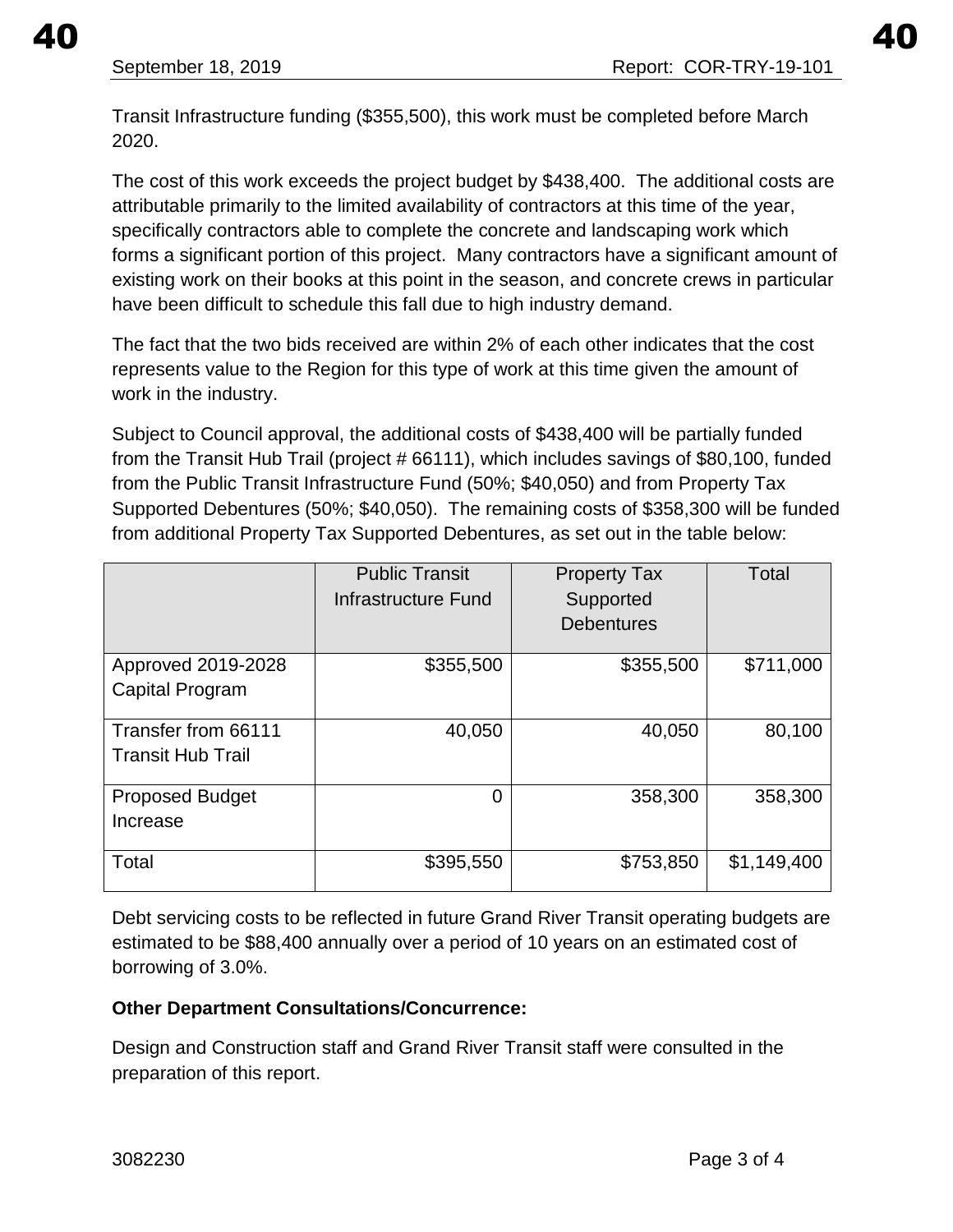**Attachments:** Nil

**Prepared By: Lisa Evans**, Manager, Procurement/Chief Purchasing Officer

**Approved By: Craig Dyer**, Commissioner, Corporate Services/Chief Financial Officer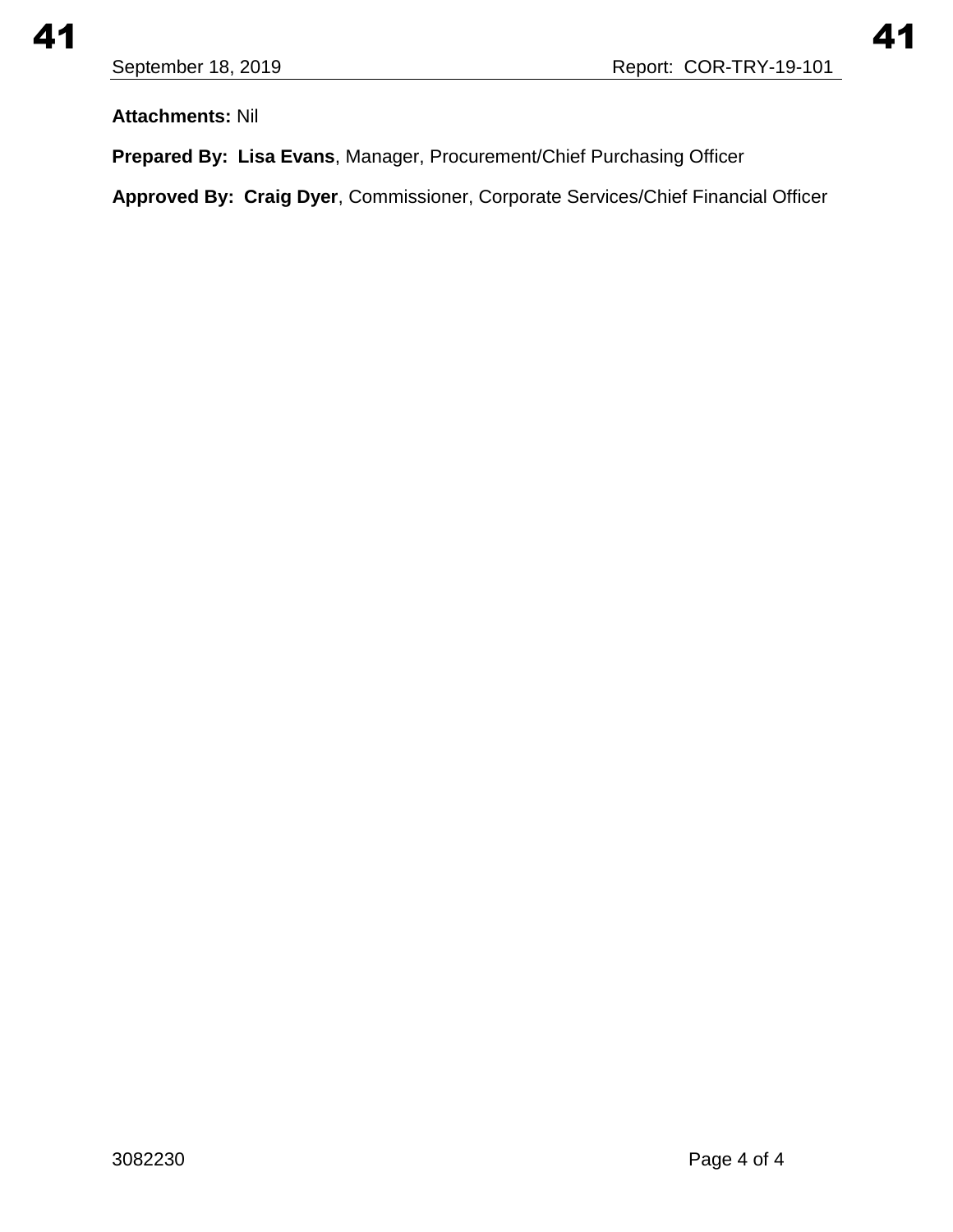<span id="page-39-0"></span>

**Report:** COR-TRY-19-113

# **Region of Waterloo**

# **Corporate Services**

| <b>Treasury Services (Procurement)</b> |  |
|----------------------------------------|--|
|----------------------------------------|--|

**To:** Regional Chair Karen Redman and Members of Regional Council **Date:** October 9, 2019 **File Code:** F18-30

# **Subject: Winter Maintenance of the Separated Cycling Lane Pilot Network, City of Waterloo**

## **Recommendation:**

That the Regional Municipality of Waterloo enter into a contract agreement with Steed & Evans Limited for the winter maintenance of the Separated Cycling Lane Pilot Network, City of Waterloo for a six (6) month period in an estimated amount of \$600,000 plus all applicable taxes as set out in report COR-TRY-19-113.

## **Summary:** Nil

## **Report:**

Tender T2019-156 Separated Cycling Lane Pilot, City of Waterloo was awarded August 22, 2019 as per report COR-TRY-19-91. The tender's scope included the installation of an 8km long network of separated cycling lanes along 4km of roadway in the City of Waterloo on the following roads:

- University Avenue between King Street and Seagram Drive;
- Columbia Street between King Street and Hagey Boulevard;
- King Street between University Avenue and Columbia Street;
- Erb Street between Caroline Street and Peppler Street; and
- Albert Street between University Avenue and Seagram Drive.

The tender did not include the maintenance of the newly installed cycling lanes. Summer maintenance will be undertaken by Regional crews; however, the Region of Waterloo and the City of Waterloo do not have the equipment nor the resources to provide winter maintenance on these separated cycling lanes. As such, Region staff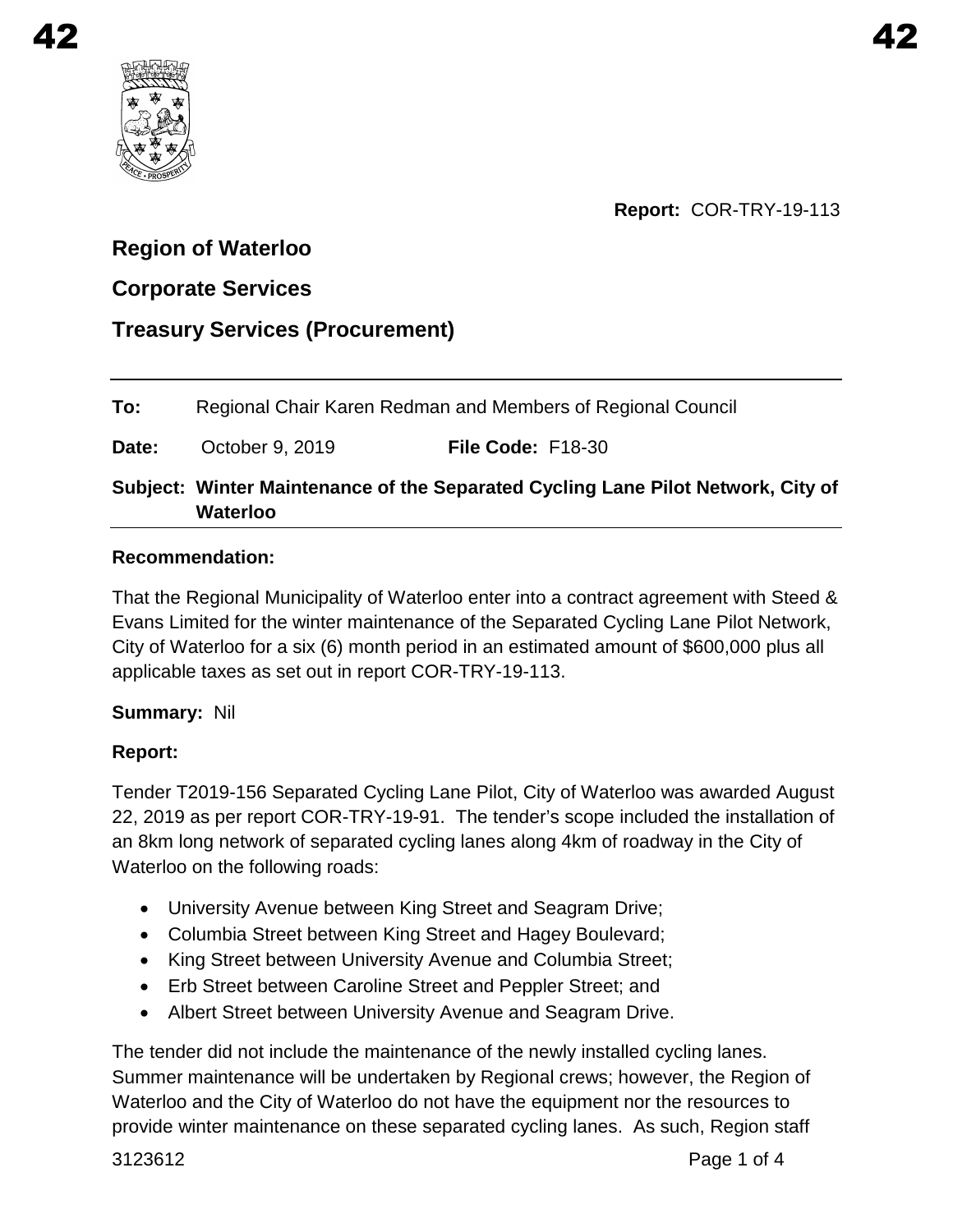needed to consider contracting out the winter maintenance services for these new cycling lanes.

Region staff reviewed options in order to provide for a high level of winter maintenance on these bike lanes to ensure the lanes are maintained properly for the success of this pilot program. Specialized equipment is required to maintain these lanes due to their narrowness and the fact that roadway snow will also be deposited in the lanes. As the pilot is only for a two year period, this work does not lend itself well to a public tender process as there is insufficient time for a contractor to fully depreciate the purchase of specialized equipment. In addition, as these segregated designs are new to the Region, there is no history in winter maintenance to provide accurate specifications to a contractor for costing.

Therefore, Region staff entered into negotiations with Steed and Evans Limited as the Region has an existing contract with this company for the winter maintenance of several roads. Steed and Evans understands the importance of ensuring this is a successful pilot project.

This contract includes the supply of labour, equipment and materials for the maintenance of the Separated Cycling Lane Pilot Network for the 2019/2020 winter season. Work to be completed includes plowing, material application such as salt/sand, and snow removal as required to meet the desired high level of maintenance, which is the same standard as the adjacent drive lane.

This type of contract would require Steed and Evans to have specified labour, equipment, and materials available on standby 24 hours a day 7 days a week for a 24 week period. This Standby cost constitutes approximately 30% of the overall estimate and is the minimum that would be paid to ensure all resources are available on "standby." In addition to the Standby cost, additional compensation would be provided for actual costs incurred by the Contractor when crews are sent out to perform winter maintenance, which includes hourly labour rates, hourly equipment rates and material supply (sand and salt). This additional compensation amount is approximately 70% of the overall contract cost and is based on an estimated number of winter event responses. If crews are required more often, costs may be more however if crews are required less often, costs will be less. A significant amount of this estimate is based on the actual removal of snow from the right of way due to lack of snow storage on site.

Staff originally estimated yearly maintenance of these lanes at approximately \$350,000 based on typical sidewalk maintenance estimates however did not take into consideration the requirement to remove the snow from the right of way due to the lack of storage and the need regarding the provision of resources on a standby basis.

The number of cyclists expected to use these new bike lanes during the winter is greater than the number cycling on these roads in recent past winters; however, the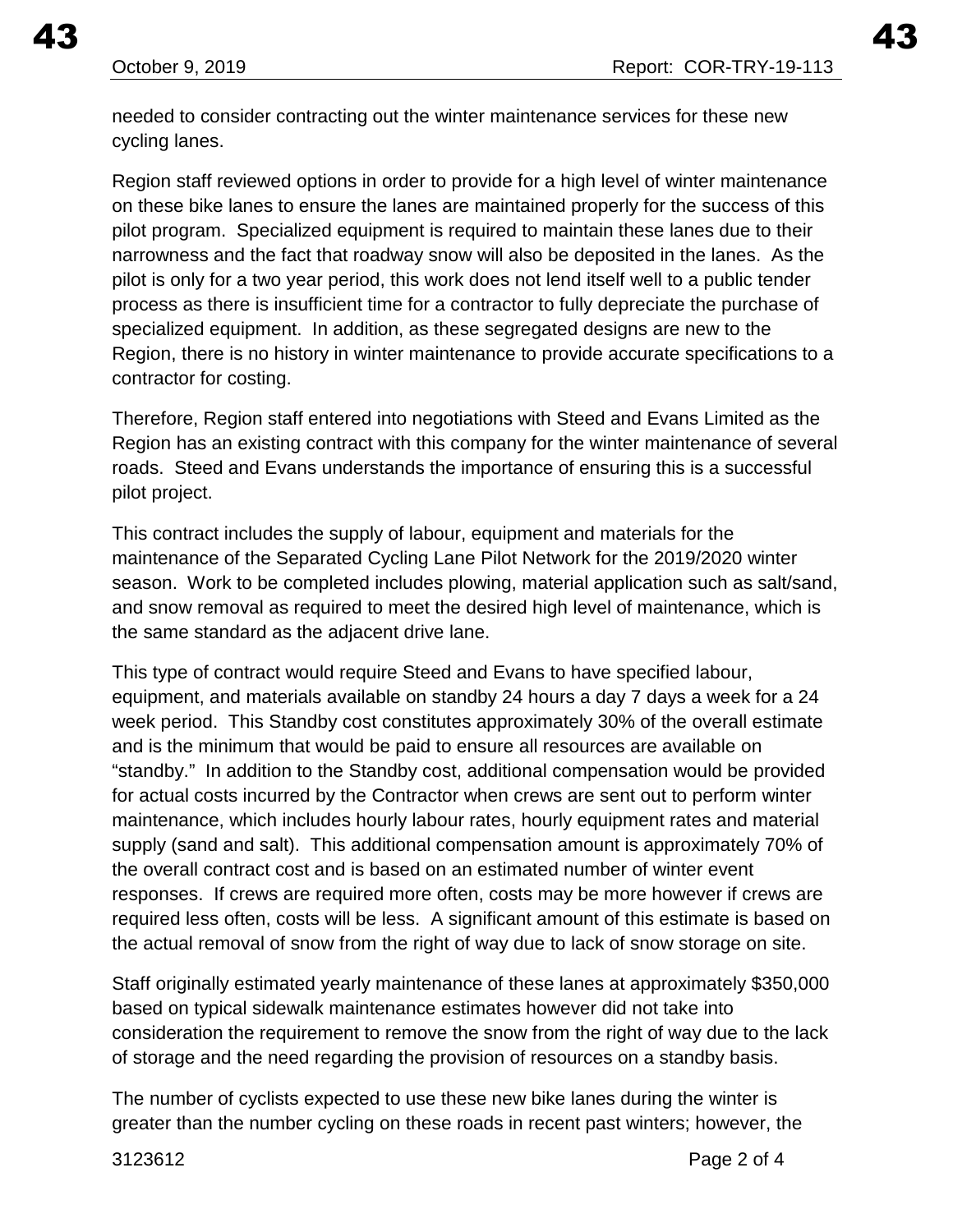exact number is uncertain. The number of cyclists using a particular facility during the winter depends on many factors including: cycling demand, type of facility, the actual weather during that winter and the degree of winter maintenance provided on that facility. One of the objectives of the pilot project is to determine to what degree usage is dependent on the type of facility and the degree to which it is maintained. Staff will be monitoring cycling usage of the lanes during the winter periods and during all other periods of the year and will report back to Council.

Part VII Section 21 of the Purchasing bylaw allows the Chief Purchasing Officer to acquire any goods or services through negotiation where (g) the extension of an existing or previous contract would prove more cost effective or beneficial for the Region.

## **Corporate Strategic Plan:**

Award of this contract meets the 2015-2018 Corporate Strategic Plan objective to build infrastructure for, and increase participation in, active forms of transportation (cycling and walking) under Strategic Focus Area 2, Sustainable Transportation and Objective 5.3: Ensure Regional programs and services are efficient, effective and provide value for money.

## **Financial Implications:**

| Winter Maintenance of Separated Cycling Lane Pilot, City of<br>Waterloo |       | \$600,000 |
|-------------------------------------------------------------------------|-------|-----------|
| Plus: Applicable Net HST of 1.76%                                       |       | 10,600    |
|                                                                         | Total | \$610,600 |

All figures are rounded to the nearest \$100

The Region of Waterloo's 2019 approved operating budget for winter maintenance is approximately \$8 million. Costs incurred in the balance of 2019 will be charged to the winter maintenance operating budget, with any variance to be reported in the year-end Periodic Financial Report. As this is a pilot project staff suggest using the Tax Stabilization Reserve to fund costs incurred in the 2020 fiscal year. Should the pilot become permanent, maintenance costs will be brought forward as part of the 2021 budget process.

## **Other Department Consultations/Concurrence:**

Transportation Staff were consulted in the preparation of this report.